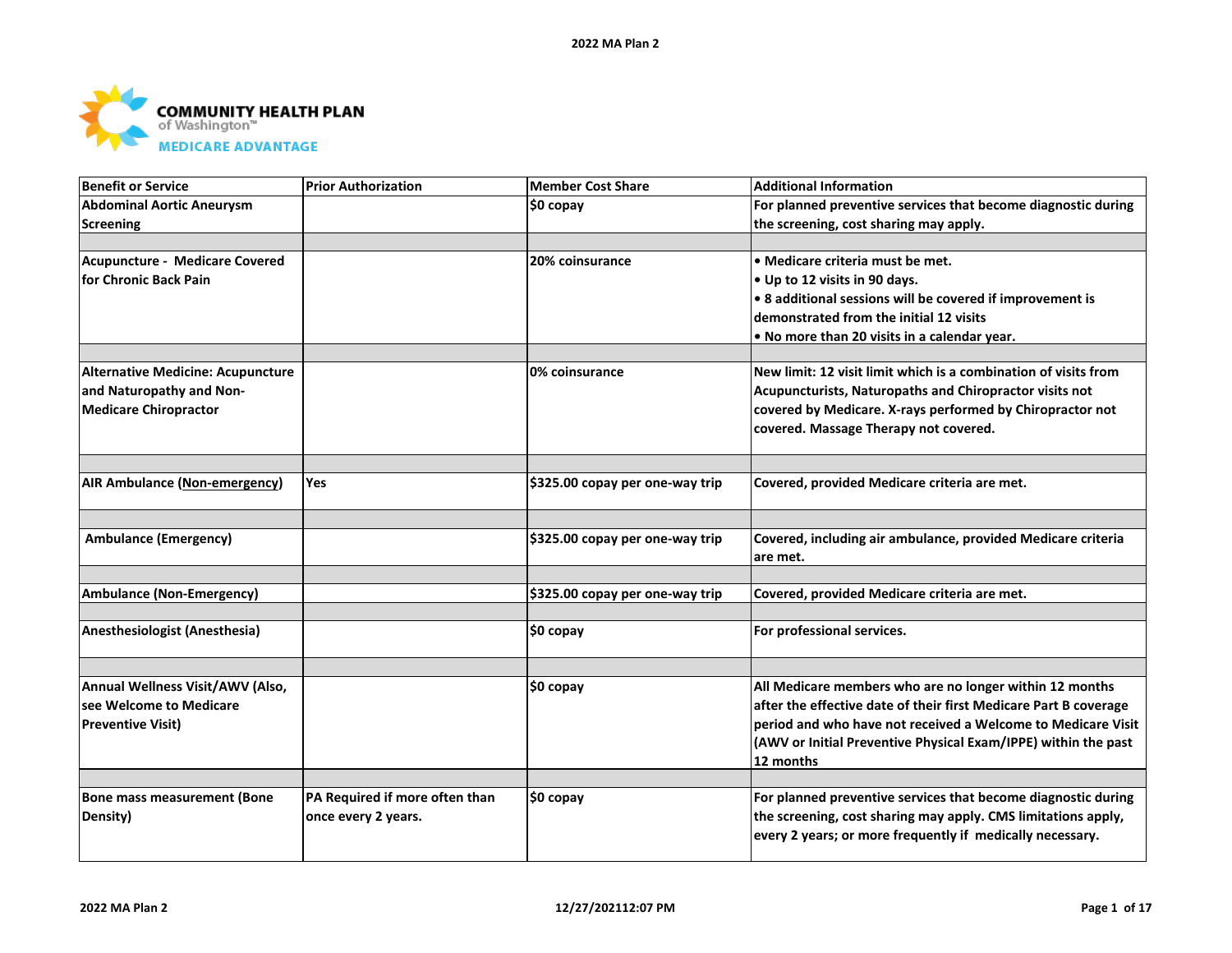

| <b>Benefit or Service</b>              | <b>Prior Authorization</b>   | <b>Member Cost Share</b> | <b>Additional Information</b>                                    |
|----------------------------------------|------------------------------|--------------------------|------------------------------------------------------------------|
|                                        |                              |                          |                                                                  |
| <b>Breast cancer screening</b>         |                              | \$0 copay                | For planned preventive services that become diagnostic during    |
| (mammograms, mammography)              |                              |                          | the screening, cost sharing may apply.                           |
|                                        |                              |                          | . One baseline mammogram between the ages of 35 and 39           |
|                                        |                              |                          | . One screening mammogram every 12 months for age 40 and         |
|                                        |                              |                          | older                                                            |
|                                        |                              |                          | • Clinical breast exams once every 24 months                     |
|                                        |                              |                          |                                                                  |
| <b>Cardiac rehabilitation services</b> | No.                          | <b>20% Coinsurance</b>   | Medicare covers 2 sessions per day (1 hour each), up to 36       |
|                                        |                              |                          | sessions. Prior Authorization required after 36 sessions.        |
|                                        |                              |                          |                                                                  |
| Cardiovascular disease risk            |                              | \$0 copay                | For planned preventive services that become diagnostic during    |
| reduction visit                        |                              |                          | the screening, cost sharing may apply.                           |
| Cardiovascular disease testing         |                              | \$0 copay                | For planned preventive services that become diagnostic during    |
|                                        |                              |                          | the screening, cost sharing may apply.                           |
| <b>Cervical and vaginal cancer</b>     |                              | \$0 copay                | For planned preventive services that become diagnostic during    |
| screening (Pap tests, pelvic exams)    |                              |                          | the screening, cost sharing may apply.                           |
|                                        |                              |                          | • All women: Every 24 months                                     |
|                                        |                              |                          | . High risk of cervical cancer or abnormal pap: Every 12 months  |
|                                        |                              |                          |                                                                  |
| <b>Chiropractic services</b>           | Yes, for more than 12 visits | \$20 copay               | Only manual manipulation to correct subluxation. Massage         |
|                                        |                              |                          | therapy not covered. Per CMS x-rays billed by a chiropractor are |
|                                        |                              |                          | not covered. X-rays are covered if performed by Radiologist.     |
|                                        |                              |                          | Also See New Non-Medicare Chiropractor Supplemental Benefit      |
|                                        |                              |                          | under: Alternative Medicine: Acupuncture and Naturopathy and     |
|                                        |                              |                          | Non-Medicare Chiropractor                                        |
|                                        |                              |                          |                                                                  |
| <b>Clinical Trials</b>                 | <b>Yes</b>                   |                          |                                                                  |
|                                        |                              |                          |                                                                  |
|                                        |                              |                          |                                                                  |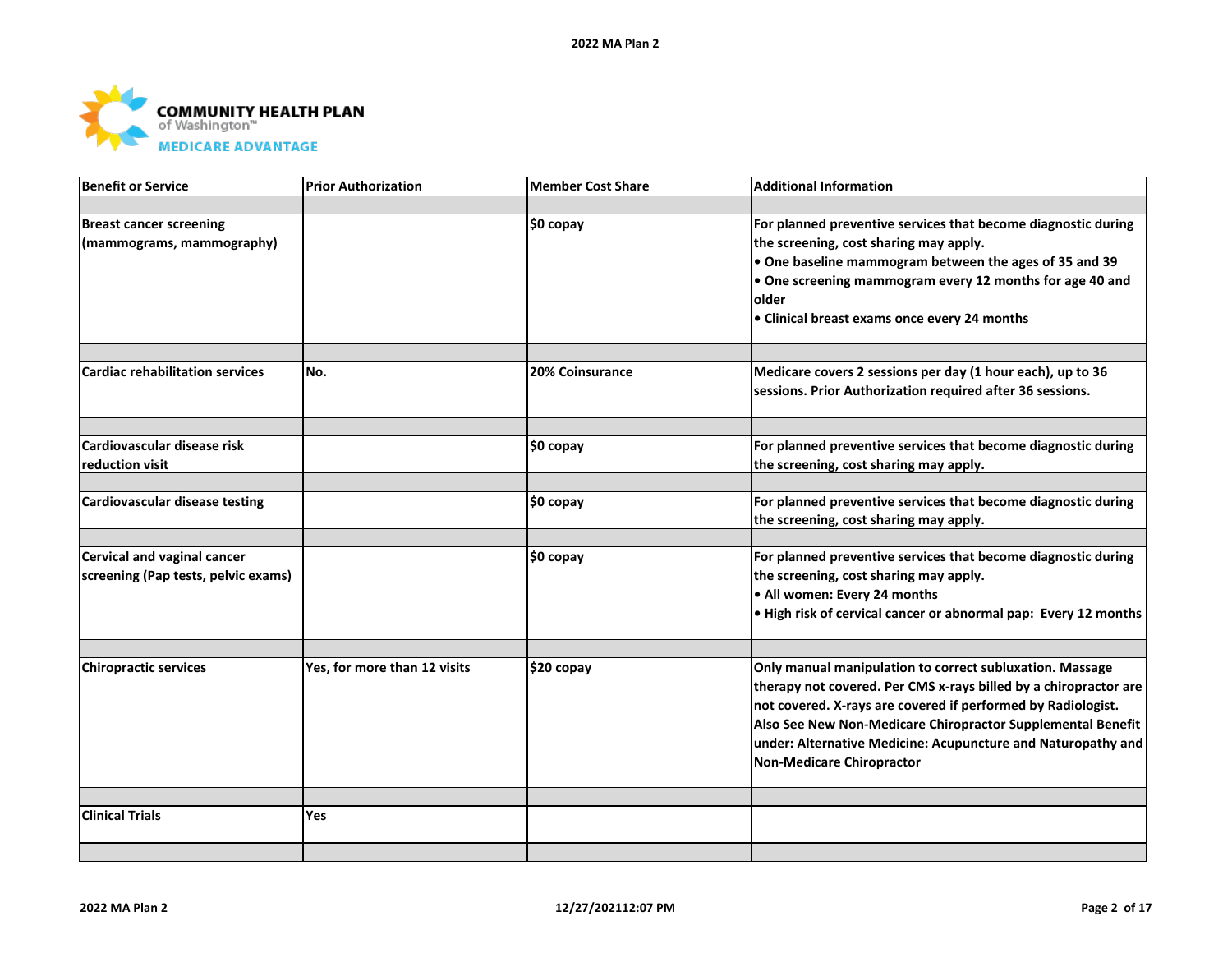

| <b>Colorectal cancer screening</b><br>For planned preventive services that become diagnostic during<br>\$0 copay<br>(Colonoscopy, Sigmoidoscopy)<br>the screening, cost sharing may apply.<br>For age 50 and older:<br>• Sigmoidoscopy every 48 months<br>• Fecal occult blood test, every 12 months<br>For at high risk of colon cancer:<br>• Screening colonoscopy every 24 months<br>Not at high risk of colon cancer:<br>• Screening colonoscopy every 10 years (120 months) but not<br>within 48 months (2 years) of a screening sigmoidoscopy.<br>Yes and Medicare criteria is met.<br>Only covered because of an accidental injury or to improve a<br><b>Cosmetic surgery or procedures</b><br>(Partial Exclusion)<br>malformed part of the body. All stages of reconstruction are<br>covered for a breast after a mastectomy, as well as for the<br>unaffected breast to produce a symmetrical appearance.<br><b>Custodial Care (Exclusion)</b><br><b>Not Covered</b><br>Custodial care is personal care that does not require the<br><b>Not Covered</b><br>continuing attention of trained medical or paramedical<br>personnel, such as care that helps with activities of daily living,<br>such as bathing or dressing. Custodial care is not medically<br>necessary.<br>See specific medical services for<br><b>Dental Services (Medical Services,</b><br>Refer to prior authorization list.<br>Covered services limited to surgery of the jaw or related<br>structures, setting fractures of the jaw or facial bones,<br><b>Not Routine Dental)</b><br>related copays and coinsurance.<br>extraction of teeth to prepare the jaw for radiation treatments | <b>Benefit or Service</b> | <b>Prior Authorization</b> | <b>Member Cost Share</b> | <b>Additional Information</b>                                   |
|-----------------------------------------------------------------------------------------------------------------------------------------------------------------------------------------------------------------------------------------------------------------------------------------------------------------------------------------------------------------------------------------------------------------------------------------------------------------------------------------------------------------------------------------------------------------------------------------------------------------------------------------------------------------------------------------------------------------------------------------------------------------------------------------------------------------------------------------------------------------------------------------------------------------------------------------------------------------------------------------------------------------------------------------------------------------------------------------------------------------------------------------------------------------------------------------------------------------------------------------------------------------------------------------------------------------------------------------------------------------------------------------------------------------------------------------------------------------------------------------------------------------------------------------------------------------------------------------------------------------------------------------------------------------------|---------------------------|----------------------------|--------------------------|-----------------------------------------------------------------|
|                                                                                                                                                                                                                                                                                                                                                                                                                                                                                                                                                                                                                                                                                                                                                                                                                                                                                                                                                                                                                                                                                                                                                                                                                                                                                                                                                                                                                                                                                                                                                                                                                                                                       |                           |                            |                          |                                                                 |
|                                                                                                                                                                                                                                                                                                                                                                                                                                                                                                                                                                                                                                                                                                                                                                                                                                                                                                                                                                                                                                                                                                                                                                                                                                                                                                                                                                                                                                                                                                                                                                                                                                                                       |                           |                            |                          |                                                                 |
|                                                                                                                                                                                                                                                                                                                                                                                                                                                                                                                                                                                                                                                                                                                                                                                                                                                                                                                                                                                                                                                                                                                                                                                                                                                                                                                                                                                                                                                                                                                                                                                                                                                                       |                           |                            |                          |                                                                 |
|                                                                                                                                                                                                                                                                                                                                                                                                                                                                                                                                                                                                                                                                                                                                                                                                                                                                                                                                                                                                                                                                                                                                                                                                                                                                                                                                                                                                                                                                                                                                                                                                                                                                       |                           |                            |                          |                                                                 |
|                                                                                                                                                                                                                                                                                                                                                                                                                                                                                                                                                                                                                                                                                                                                                                                                                                                                                                                                                                                                                                                                                                                                                                                                                                                                                                                                                                                                                                                                                                                                                                                                                                                                       |                           |                            |                          |                                                                 |
|                                                                                                                                                                                                                                                                                                                                                                                                                                                                                                                                                                                                                                                                                                                                                                                                                                                                                                                                                                                                                                                                                                                                                                                                                                                                                                                                                                                                                                                                                                                                                                                                                                                                       |                           |                            |                          |                                                                 |
|                                                                                                                                                                                                                                                                                                                                                                                                                                                                                                                                                                                                                                                                                                                                                                                                                                                                                                                                                                                                                                                                                                                                                                                                                                                                                                                                                                                                                                                                                                                                                                                                                                                                       |                           |                            |                          |                                                                 |
|                                                                                                                                                                                                                                                                                                                                                                                                                                                                                                                                                                                                                                                                                                                                                                                                                                                                                                                                                                                                                                                                                                                                                                                                                                                                                                                                                                                                                                                                                                                                                                                                                                                                       |                           |                            |                          |                                                                 |
|                                                                                                                                                                                                                                                                                                                                                                                                                                                                                                                                                                                                                                                                                                                                                                                                                                                                                                                                                                                                                                                                                                                                                                                                                                                                                                                                                                                                                                                                                                                                                                                                                                                                       |                           |                            |                          |                                                                 |
|                                                                                                                                                                                                                                                                                                                                                                                                                                                                                                                                                                                                                                                                                                                                                                                                                                                                                                                                                                                                                                                                                                                                                                                                                                                                                                                                                                                                                                                                                                                                                                                                                                                                       |                           |                            |                          |                                                                 |
|                                                                                                                                                                                                                                                                                                                                                                                                                                                                                                                                                                                                                                                                                                                                                                                                                                                                                                                                                                                                                                                                                                                                                                                                                                                                                                                                                                                                                                                                                                                                                                                                                                                                       |                           |                            |                          |                                                                 |
|                                                                                                                                                                                                                                                                                                                                                                                                                                                                                                                                                                                                                                                                                                                                                                                                                                                                                                                                                                                                                                                                                                                                                                                                                                                                                                                                                                                                                                                                                                                                                                                                                                                                       |                           |                            |                          |                                                                 |
|                                                                                                                                                                                                                                                                                                                                                                                                                                                                                                                                                                                                                                                                                                                                                                                                                                                                                                                                                                                                                                                                                                                                                                                                                                                                                                                                                                                                                                                                                                                                                                                                                                                                       |                           |                            |                          |                                                                 |
|                                                                                                                                                                                                                                                                                                                                                                                                                                                                                                                                                                                                                                                                                                                                                                                                                                                                                                                                                                                                                                                                                                                                                                                                                                                                                                                                                                                                                                                                                                                                                                                                                                                                       |                           |                            |                          |                                                                 |
|                                                                                                                                                                                                                                                                                                                                                                                                                                                                                                                                                                                                                                                                                                                                                                                                                                                                                                                                                                                                                                                                                                                                                                                                                                                                                                                                                                                                                                                                                                                                                                                                                                                                       |                           |                            |                          |                                                                 |
|                                                                                                                                                                                                                                                                                                                                                                                                                                                                                                                                                                                                                                                                                                                                                                                                                                                                                                                                                                                                                                                                                                                                                                                                                                                                                                                                                                                                                                                                                                                                                                                                                                                                       |                           |                            |                          |                                                                 |
|                                                                                                                                                                                                                                                                                                                                                                                                                                                                                                                                                                                                                                                                                                                                                                                                                                                                                                                                                                                                                                                                                                                                                                                                                                                                                                                                                                                                                                                                                                                                                                                                                                                                       |                           |                            |                          |                                                                 |
|                                                                                                                                                                                                                                                                                                                                                                                                                                                                                                                                                                                                                                                                                                                                                                                                                                                                                                                                                                                                                                                                                                                                                                                                                                                                                                                                                                                                                                                                                                                                                                                                                                                                       |                           |                            |                          |                                                                 |
|                                                                                                                                                                                                                                                                                                                                                                                                                                                                                                                                                                                                                                                                                                                                                                                                                                                                                                                                                                                                                                                                                                                                                                                                                                                                                                                                                                                                                                                                                                                                                                                                                                                                       |                           |                            |                          |                                                                 |
|                                                                                                                                                                                                                                                                                                                                                                                                                                                                                                                                                                                                                                                                                                                                                                                                                                                                                                                                                                                                                                                                                                                                                                                                                                                                                                                                                                                                                                                                                                                                                                                                                                                                       |                           |                            |                          |                                                                 |
|                                                                                                                                                                                                                                                                                                                                                                                                                                                                                                                                                                                                                                                                                                                                                                                                                                                                                                                                                                                                                                                                                                                                                                                                                                                                                                                                                                                                                                                                                                                                                                                                                                                                       |                           |                            |                          |                                                                 |
|                                                                                                                                                                                                                                                                                                                                                                                                                                                                                                                                                                                                                                                                                                                                                                                                                                                                                                                                                                                                                                                                                                                                                                                                                                                                                                                                                                                                                                                                                                                                                                                                                                                                       |                           |                            |                          |                                                                 |
|                                                                                                                                                                                                                                                                                                                                                                                                                                                                                                                                                                                                                                                                                                                                                                                                                                                                                                                                                                                                                                                                                                                                                                                                                                                                                                                                                                                                                                                                                                                                                                                                                                                                       |                           |                            |                          |                                                                 |
|                                                                                                                                                                                                                                                                                                                                                                                                                                                                                                                                                                                                                                                                                                                                                                                                                                                                                                                                                                                                                                                                                                                                                                                                                                                                                                                                                                                                                                                                                                                                                                                                                                                                       |                           |                            |                          |                                                                 |
|                                                                                                                                                                                                                                                                                                                                                                                                                                                                                                                                                                                                                                                                                                                                                                                                                                                                                                                                                                                                                                                                                                                                                                                                                                                                                                                                                                                                                                                                                                                                                                                                                                                                       |                           |                            |                          |                                                                 |
|                                                                                                                                                                                                                                                                                                                                                                                                                                                                                                                                                                                                                                                                                                                                                                                                                                                                                                                                                                                                                                                                                                                                                                                                                                                                                                                                                                                                                                                                                                                                                                                                                                                                       |                           |                            |                          |                                                                 |
|                                                                                                                                                                                                                                                                                                                                                                                                                                                                                                                                                                                                                                                                                                                                                                                                                                                                                                                                                                                                                                                                                                                                                                                                                                                                                                                                                                                                                                                                                                                                                                                                                                                                       |                           |                            |                          | of neoplastic cancer disease, or services that would be covered |
| when provided by a physician.                                                                                                                                                                                                                                                                                                                                                                                                                                                                                                                                                                                                                                                                                                                                                                                                                                                                                                                                                                                                                                                                                                                                                                                                                                                                                                                                                                                                                                                                                                                                                                                                                                         |                           |                            |                          |                                                                 |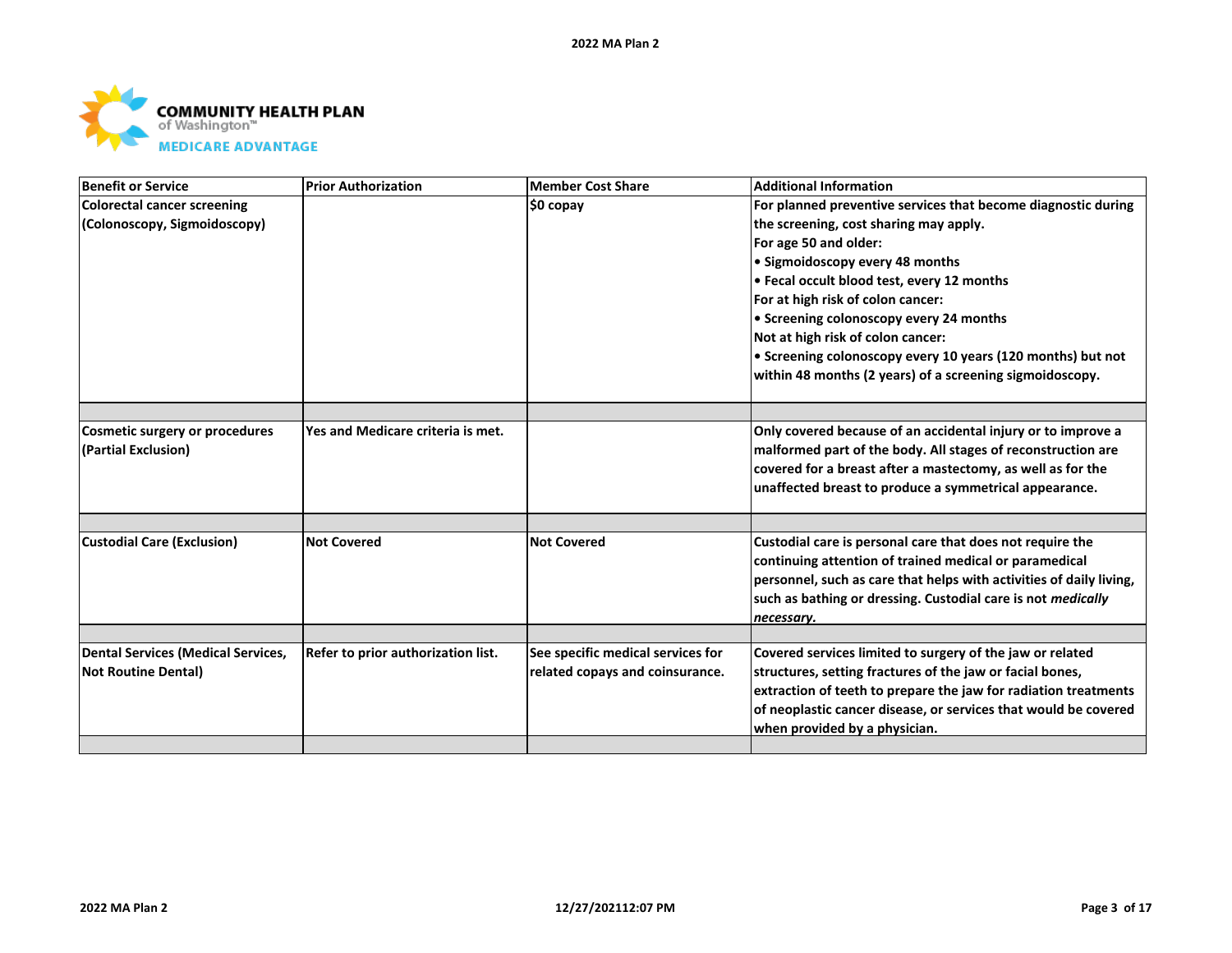

| <b>Benefit or Service</b>                                                                                               | <b>Prior Authorization</b>                                                                                                                                     | Member Cost Share                                                                                       | <b>Additional Information</b>                                                                                                                                                                                                                                                                           |
|-------------------------------------------------------------------------------------------------------------------------|----------------------------------------------------------------------------------------------------------------------------------------------------------------|---------------------------------------------------------------------------------------------------------|---------------------------------------------------------------------------------------------------------------------------------------------------------------------------------------------------------------------------------------------------------------------------------------------------------|
| <b>Dental Services (Supplemental)</b>                                                                                   |                                                                                                                                                                | Cost share is anything over the one<br>preventive visit and the additional<br>\$200.00 benefit maximum. | \$0 for one Preventive Visit in addition to a \$200 combined total<br>maximum for additional preventive visits and comprehensive<br>services. Routine preventive visit includes covered, exams,<br>cleanings, x-rays.                                                                                   |
| <b>Depression screening</b>                                                                                             |                                                                                                                                                                | ∣\$0 copay                                                                                              | For planned preventive services that become diagnostic during<br>the screening, cost sharing may apply.                                                                                                                                                                                                 |
|                                                                                                                         |                                                                                                                                                                |                                                                                                         |                                                                                                                                                                                                                                                                                                         |
| <b>Diabetes screening</b>                                                                                               |                                                                                                                                                                | \$0 copay                                                                                               | For planned preventive services that become diagnostic during<br>the screening, cost sharing may apply.                                                                                                                                                                                                 |
|                                                                                                                         |                                                                                                                                                                |                                                                                                         |                                                                                                                                                                                                                                                                                                         |
| Diabetes self-management training, Prior auth required when glucose<br>diabetic services and diabetes<br>supplies (DME) | monitor, shoes or inserts (orthotics) Self management training requires<br>greater than \$500.00                                                               | <b>SO cost share</b><br>la referral.                                                                    | No cost share:<br>· Blood glucose monitor<br>• Blood glucose strips<br>• Lancet devices<br>• Glucose-control solutions for checking accuracy of strips and<br>monitor<br>• One pair of diabetic shoes per calendar year<br>• 2 sets of shoe inserts (orthotics) covered per calendar year<br>(diabetic) |
| Durable medical equipment (DME)                                                                                         | Some DME requires prior                                                                                                                                        | *20% Coinsurance                                                                                        | Covered, provided Medicare criteria are met. DME includes,                                                                                                                                                                                                                                              |
| and related supplies                                                                                                    | authorization, check procedure<br>codes for details. All DME with a<br>purchase price greater than<br>\$500.00 allowed amount requires<br>prior authorization. |                                                                                                         | wheelchairs, hospital beds, walkers, oxygen. * When primary<br>diagnosis is COPD the coinsurance is zero.                                                                                                                                                                                               |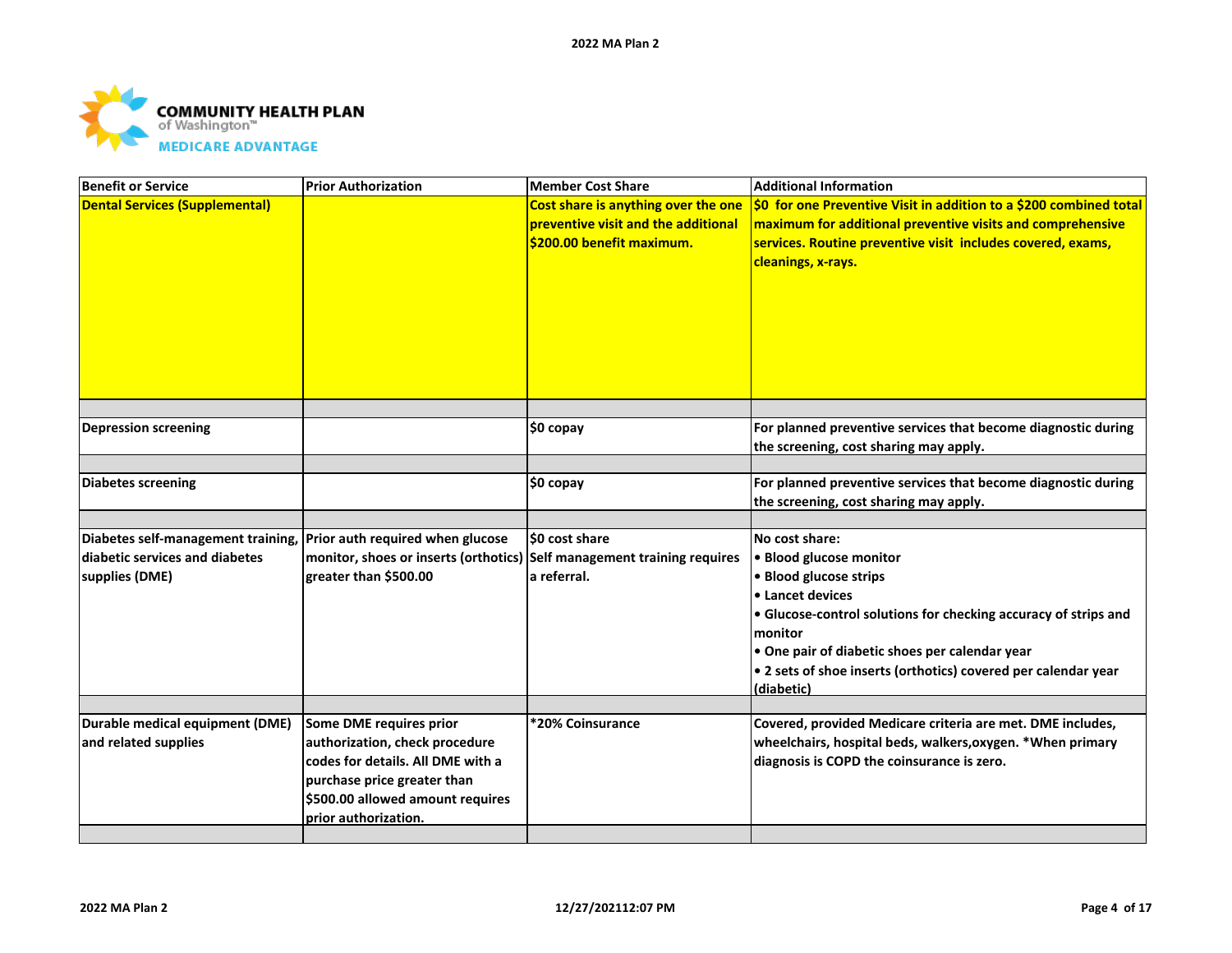

| Benefit or Service                        | <b>Prior Authorization</b> | Member Cost Share                     | <b>Additional Information</b>                                     |
|-------------------------------------------|----------------------------|---------------------------------------|-------------------------------------------------------------------|
| <b>Emergency care (Emergency Room,</b>    |                            | \$90.00 (facility) copay for ER visit | \$90.00 copayment waived if admitted as inpatient within the      |
| ER)                                       |                            |                                       | same hospital within 24 hrs.                                      |
|                                           |                            |                                       |                                                                   |
| <b>Emergency care (ER Physician</b>       |                            | 0% coinsurance                        |                                                                   |
| Service)                                  |                            |                                       |                                                                   |
|                                           |                            |                                       |                                                                   |
| <b>Emergency care: Supplemental</b>       |                            | <b>20% Coinsurance</b>                | \$25,000.00 Maximum - ER coinsurance is not waived if admitted    |
| World-wide - Facility and                 |                            |                                       | to hospital. Amount paid does NOT count toward your               |
| <b>Professional Services</b>              |                            |                                       | maximum-out-of-pocket (MOOP) amount.                              |
|                                           |                            |                                       |                                                                   |
| <b>Enteral Feedings, Tube Feedings</b>    | <b>Yes</b>                 | <b>20% Coinsurance</b>                |                                                                   |
| (Infusion Therapy, DME)                   |                            |                                       |                                                                   |
| <b>Enteral Formula (Infusion Therapy,</b> | Yes                        | 20% Coinsurance                       |                                                                   |
| DME)                                      |                            |                                       |                                                                   |
|                                           |                            |                                       |                                                                   |
| Eye exam - Medicare Covered               |                            | *20% Coinsurance                      | Exams to diagnose diseases and conditions of the eye covered      |
| (medical vision disease)                  |                            |                                       | by Medicare. *When the primary diagnosis is diabetes for a        |
|                                           |                            |                                       | retinal exam and the exam is performed by an endocrinologist      |
|                                           |                            |                                       | or ophthalmologist, the coinsurance is zero. If provider is not   |
|                                           |                            |                                       | participating, then plan approved referral is required.           |
|                                           |                            |                                       |                                                                   |
|                                           |                            |                                       |                                                                   |
| Eye exam - Routine Vision (VSP            |                            | In network \$0 copay                  | Through VSP - One WellVision exam every year. Members must        |
| Advantage)                                |                            |                                       | use the VSP Advantage Network for in-network benefits. Out of     |
|                                           |                            |                                       | network - \$45.00 is allowed toward the cost of the exam.         |
|                                           |                            |                                       |                                                                   |
| Eye Wear - Medicare covered (Post         |                            | <b>20% Coinsurance</b>                | Covered, provided Medicare criteria are met. One pair of          |
| <b>Cataract Vision Surgery)</b>           |                            |                                       | eyeglasses or contact lenses includes insertion of an intraocular |
|                                           |                            |                                       | lens after each surgery.                                          |
|                                           |                            |                                       |                                                                   |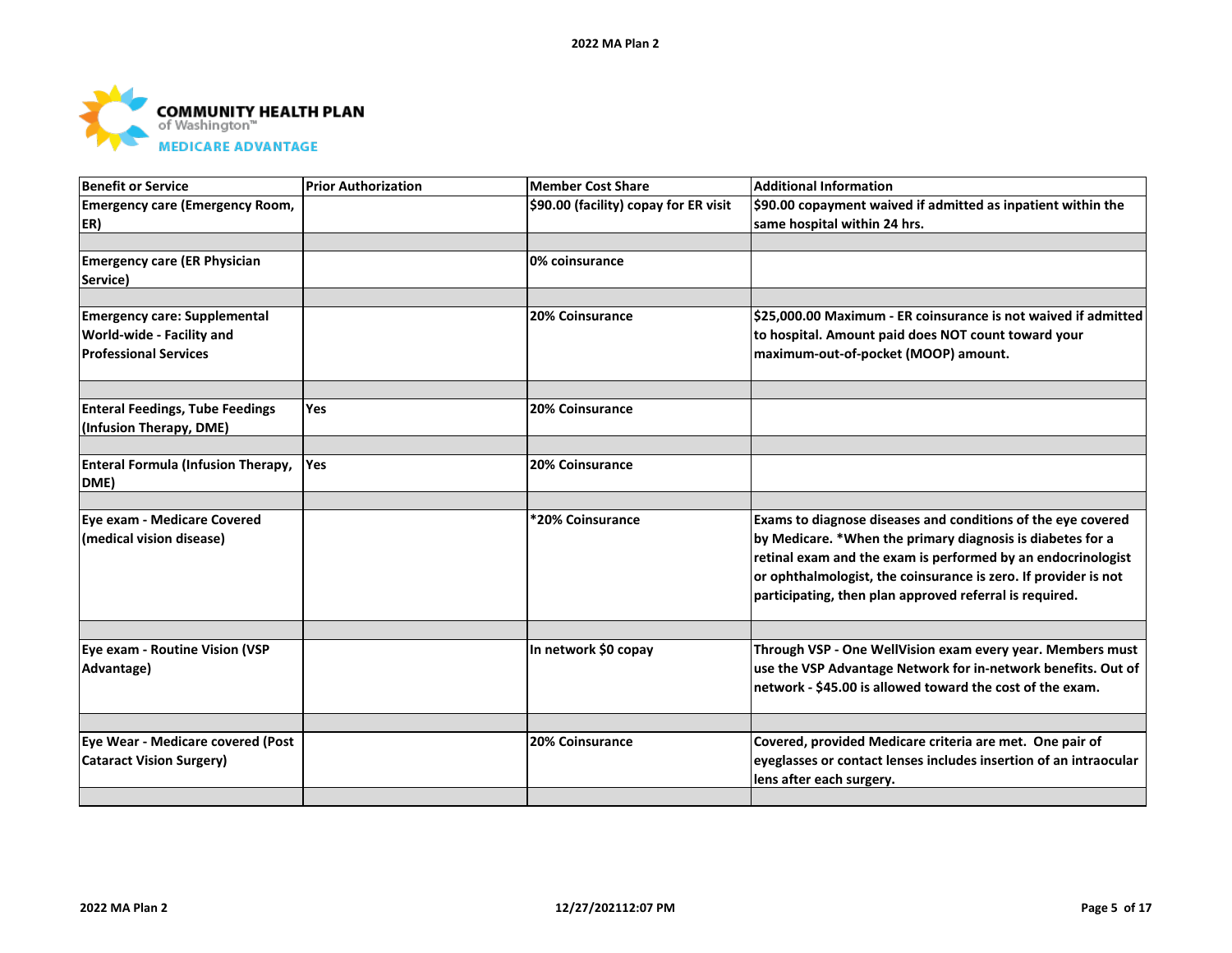

| <b>Benefit or Service</b>                                | <b>Prior Authorization</b> | Member Cost Share                     | <b>Additional Information</b>                                                 |
|----------------------------------------------------------|----------------------------|---------------------------------------|-------------------------------------------------------------------------------|
| Eye Wear - Prescription Contacts,                        |                            | • In network - Lenses (for glasses) - | Through VSP - every 2 years. Members must use the VSP Choice                  |
| frames, vision lenses, upgrades,                         |                            | ∣\$0 copay                            | Network for in-network benefits.                                              |
| extra pair of glasses (VSP                               |                            | • In network - Frame or contact       |                                                                               |
| Advantage)                                               |                            | lenses - \$150.00 allowed toward      | • Out of network - Lenses - (for glasses) - Amount allowed                    |
|                                                          |                            | cost.                                 | toward costs:                                                                 |
|                                                          |                            |                                       | Single vision \$30                                                            |
|                                                          |                            |                                       | Lined bifocal or Progressive \$50                                             |
|                                                          |                            |                                       | Lined trifocal \$60                                                           |
|                                                          |                            |                                       | Lenticular \$75                                                               |
|                                                          |                            |                                       | • Out of network - Frame or contact lenses - Amount allowed                   |
|                                                          |                            |                                       | toward costs:                                                                 |
|                                                          |                            |                                       | Frame \$45                                                                    |
|                                                          |                            |                                       | Contact lenses (in lieu of lenses and frame) \$85                             |
|                                                          |                            |                                       |                                                                               |
| <b>Eye and Vision Services Not</b>                       |                            | <b>Not Covered. See Additional</b>    | • Radial keratotomy not covered                                               |
| <b>Covered by Medicare (Exclusions)</b>                  |                            | Information                           | • LASIK surgery not covered                                                   |
|                                                          |                            |                                       | • Vision Therapy not covered                                                  |
|                                                          |                            |                                       | • Low Vision Aids not covered                                                 |
|                                                          |                            |                                       |                                                                               |
| <b>Genetic Testing Not Related to</b>                    | <b>Yes</b>                 | <b>20% Coinsurance</b>                |                                                                               |
| Pregnancy                                                |                            |                                       |                                                                               |
|                                                          |                            |                                       |                                                                               |
| Hearing exam (Medicare covered-to                        |                            | 20% Coinsurance                       | Covered, provided Medicare criteria are met. Routine hearing                  |
| diagnose and treat specific diseases<br>and conditions.) |                            |                                       | exams, hearing aids, and hearing aid fittings are not covered by<br>Medicare. |
|                                                          |                            |                                       |                                                                               |
|                                                          |                            |                                       |                                                                               |
| Hearing exam (Routine not covered Not Covered            |                            | <b>Not Covered</b>                    | <b>Not Covered</b>                                                            |
| by Medicare) Exclusion                                   |                            |                                       |                                                                               |
|                                                          |                            |                                       |                                                                               |
| <b>Hearing services (hearing aid</b>                     | <b>Not Covered</b>         | <b>Not Covered</b>                    | <b>Not Covered</b>                                                            |
| fittings, hearing aids) Exclusion                        |                            |                                       |                                                                               |
|                                                          |                            |                                       |                                                                               |
| <b>HIV screening</b>                                     |                            | \$0 copay                             | For planned preventive services that become diagnostic during                 |
|                                                          |                            |                                       | the screening, cost sharing may apply.                                        |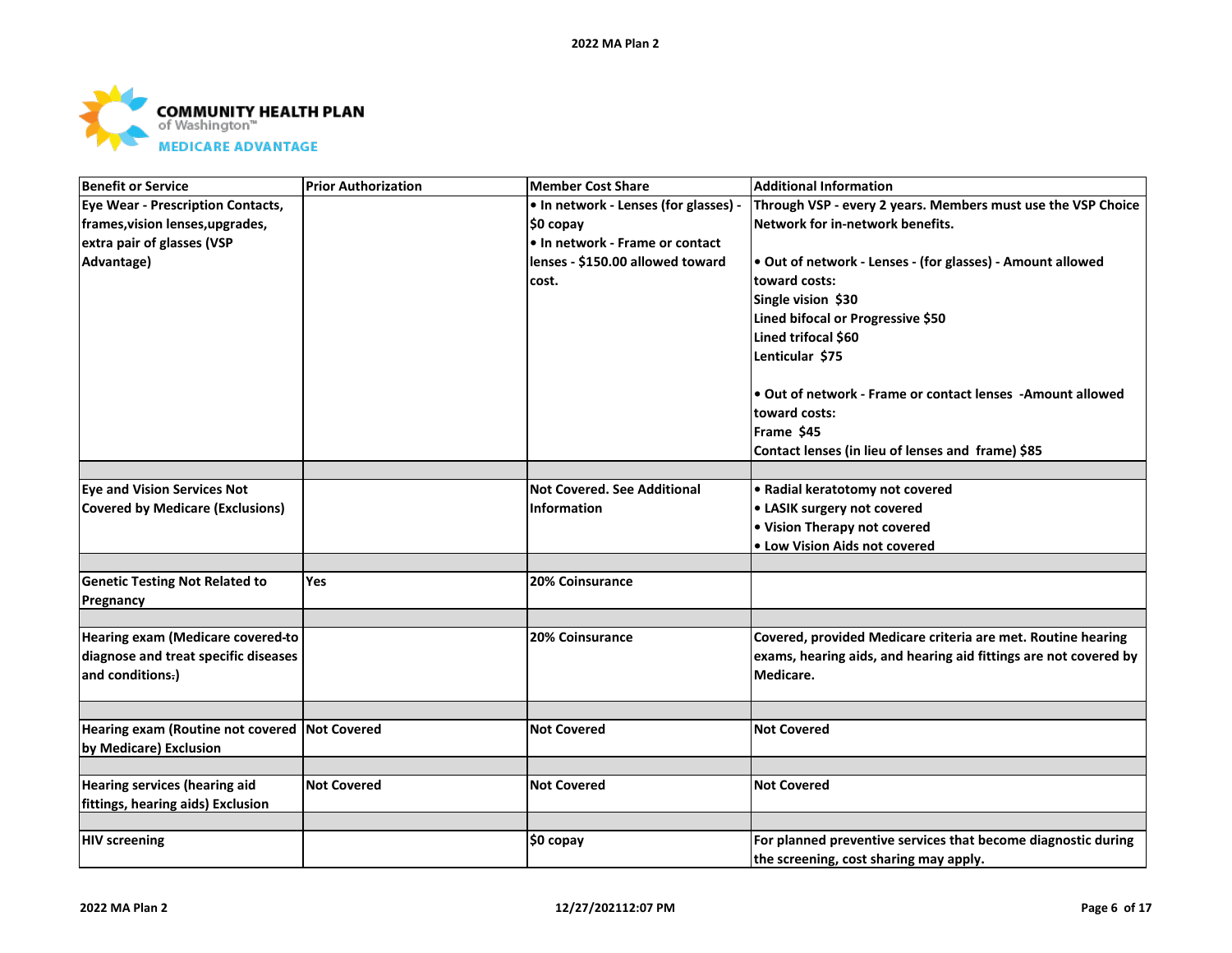

| <b>Benefit or Service</b>                  | <b>Prior Authorization</b>                                                                                                                                                                                                                                    | Member Cost Share      | <b>Additional Information</b>                                                                                                                                                                                                        |
|--------------------------------------------|---------------------------------------------------------------------------------------------------------------------------------------------------------------------------------------------------------------------------------------------------------------|------------------------|--------------------------------------------------------------------------------------------------------------------------------------------------------------------------------------------------------------------------------------|
|                                            |                                                                                                                                                                                                                                                               |                        |                                                                                                                                                                                                                                      |
| Home health agency care                    | Required for Home Health Services.   \$0 coinsurance<br>Services related to the Home Health<br>care may also require prior<br>authorization, for example<br>medication, enteral nutrition.<br><b>Review Prior Authorization list for</b><br>related services. |                        | 20% coinsurance for durable medical equipment (DME) still<br>applies when related to Home Health services.                                                                                                                           |
|                                            |                                                                                                                                                                                                                                                               |                        |                                                                                                                                                                                                                                      |
| <b>Homemaker Services (Exclusion)</b>      | <b>Not Covered</b>                                                                                                                                                                                                                                            | <b>Not Covered</b>     | Services include basic household assistance, light housekeeping<br>or light meal preparation.                                                                                                                                        |
|                                            |                                                                                                                                                                                                                                                               |                        |                                                                                                                                                                                                                                      |
| Hospice care (inpatient and home)          | No.                                                                                                                                                                                                                                                           |                        | You pay nothing for hospice care from a Medicare certified<br>hospice. You may have to pay part of the cost for drugs and<br>respite care. Hospice is covered outside of our plan.                                                   |
|                                            |                                                                                                                                                                                                                                                               |                        |                                                                                                                                                                                                                                      |
| <b>Hyperbaric oxygen treatment</b>         | Yes                                                                                                                                                                                                                                                           | <b>20% Coinsurance</b> |                                                                                                                                                                                                                                      |
|                                            |                                                                                                                                                                                                                                                               |                        |                                                                                                                                                                                                                                      |
| <b>Immunizations</b>                       |                                                                                                                                                                                                                                                               | <b>SO Coinsurance</b>  | Covered:<br>pneumonia<br>- influenza (flu shot)<br><b>Hepatitis B</b><br>*Shingles vaccine (Zostavax) is covered under pharmacy - Part D<br>Benefit*                                                                                 |
|                                            |                                                                                                                                                                                                                                                               |                        |                                                                                                                                                                                                                                      |
| Infusion Therapy, Home Infusion<br>Therapy | Not Required for Infusion Therapy<br>Services. Services related to the<br>Infusion Therapy care may require<br>prior authorization, for example<br>medication, enteral nutrition.<br><b>Review Prior Authorization list for</b><br>related services.          | 20% coinsurance        | Not Required for Infusion Therapy Services. Services related to<br>the Infusion Therapy care may require prior authorization, for<br>example medication, enteral nutrition. Review Prior<br>Authorization list for related services. |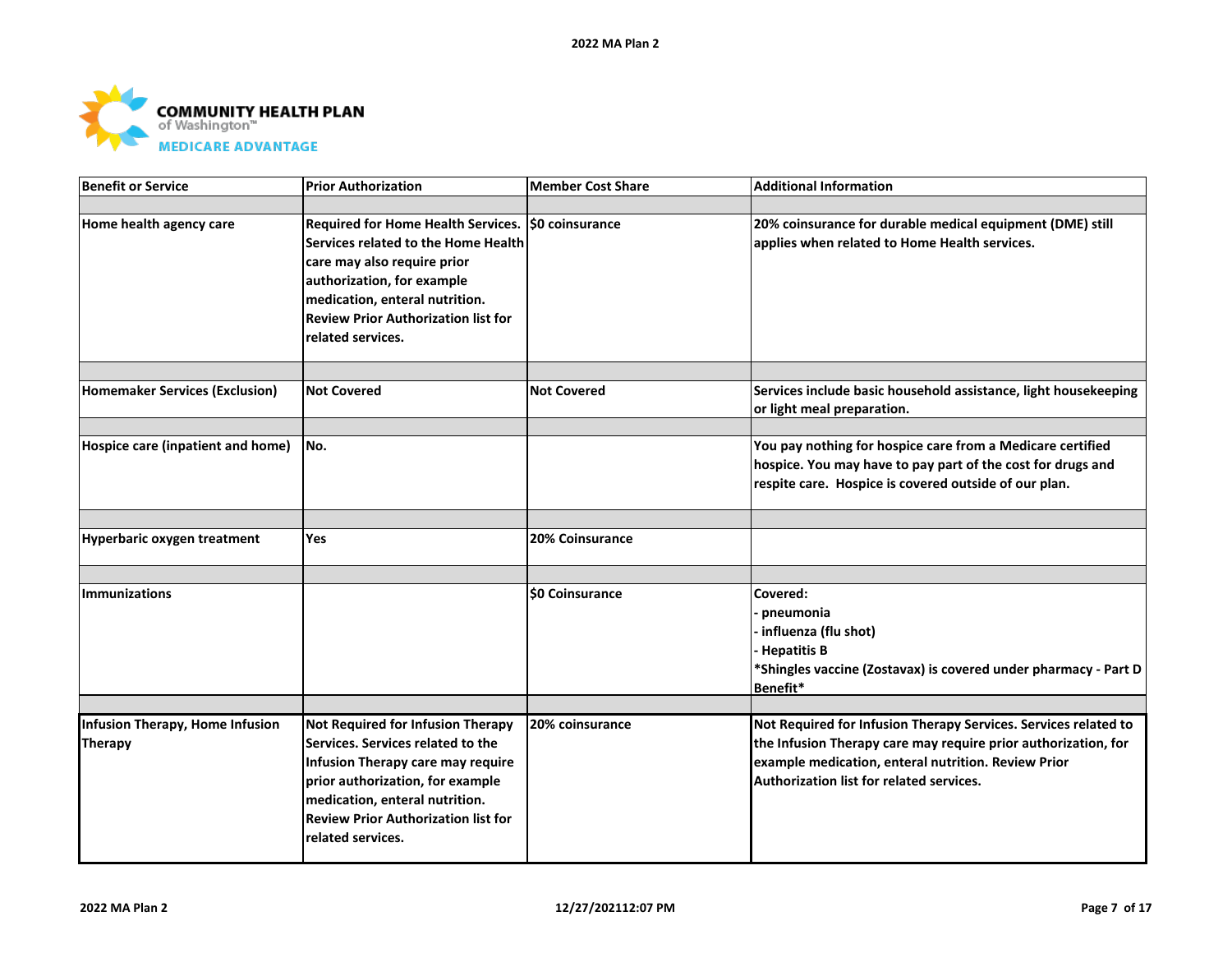

| Benefit or Service                                                                       | <b>Prior Authorization</b>                                                                                                | <b>Member Cost Share</b>                              | <b>Additional Information</b>                                                                                                                                                                                                                                                                                                                                                                                                                               |
|------------------------------------------------------------------------------------------|---------------------------------------------------------------------------------------------------------------------------|-------------------------------------------------------|-------------------------------------------------------------------------------------------------------------------------------------------------------------------------------------------------------------------------------------------------------------------------------------------------------------------------------------------------------------------------------------------------------------------------------------------------------------|
|                                                                                          |                                                                                                                           |                                                       |                                                                                                                                                                                                                                                                                                                                                                                                                                                             |
| Injections, Injectable drugs<br>(Prescription drugs Medicare Part B<br>medical benefits) | See Prior Authorization (PA) List<br><b>Note: All Unclassified biologics</b><br>(J3590) require a prior<br>authorization. | 20% Coinsurance                                       | Covered, provided Medicare criteria are met. Includes<br>chemotherapy related drugs, drugs related to home dialysis,<br>B12, etc.                                                                                                                                                                                                                                                                                                                           |
|                                                                                          |                                                                                                                           |                                                       |                                                                                                                                                                                                                                                                                                                                                                                                                                                             |
| <b>Inpatient hospital Blood (including</b><br>inpatient skilled nursing                  |                                                                                                                           | <b>No Blood Deductible</b><br>0% coinsurance          | Coverage begins with the first pint of blood needed. Includes<br>storage and administration. The patient is responsible for any                                                                                                                                                                                                                                                                                                                             |
| facility/SNF)                                                                            |                                                                                                                           |                                                       | other applicable coinsurance amounts.                                                                                                                                                                                                                                                                                                                                                                                                                       |
|                                                                                          |                                                                                                                           |                                                       |                                                                                                                                                                                                                                                                                                                                                                                                                                                             |
| <b>Outpatient Blood</b>                                                                  |                                                                                                                           | <b>No Blood Deductible</b><br>0% coinsurance          | Coverage begins with the fourth pint of blood needed. Coverage<br>of storage and administration begins with the first pint of blood<br>needed. The patient is responsible for any other applicable<br>coinsurance amounts.                                                                                                                                                                                                                                  |
|                                                                                          |                                                                                                                           |                                                       |                                                                                                                                                                                                                                                                                                                                                                                                                                                             |
| Inpatient hospital (acute) care                                                          | Yes                                                                                                                       | Days:<br>1-4 - \$450.00 per day<br>5-90 - \$0 per day | All admissions, planned and urgent, require notification within<br>24 hrs. or next business day. Each time a member is admitted<br>for a new inpatient stay the copay will apply. Plan covers 90<br>days for an inpatient stay.                                                                                                                                                                                                                             |
|                                                                                          |                                                                                                                           |                                                       |                                                                                                                                                                                                                                                                                                                                                                                                                                                             |
| <b>Inpatient Professional Services</b>                                                   |                                                                                                                           | 20% Coinsurance                                       |                                                                                                                                                                                                                                                                                                                                                                                                                                                             |
|                                                                                          |                                                                                                                           |                                                       |                                                                                                                                                                                                                                                                                                                                                                                                                                                             |
| Inpatient Hospital (facility) mental<br>health, psychiatric, psychiatrist}-<br>care      | <b>Yes</b>                                                                                                                | Days:<br>1-5 - \$310.00 per day<br>6-90 - \$0 per day | All admissions, planned and urgent, require notification within<br>24 hrs. or next business day. Each time a member is admitted<br>for a new inpatient stay the copay will apply. Not psychiatric<br>hospital, same cost shares as acute care. Plan covers 90 days for<br>an inpatient stay. 190-day lifetime limitation in a psychiatric<br>facility. This limitation does not apply to inpatient psychiatric<br>services furnished in a general hospital. |
|                                                                                          |                                                                                                                           |                                                       |                                                                                                                                                                                                                                                                                                                                                                                                                                                             |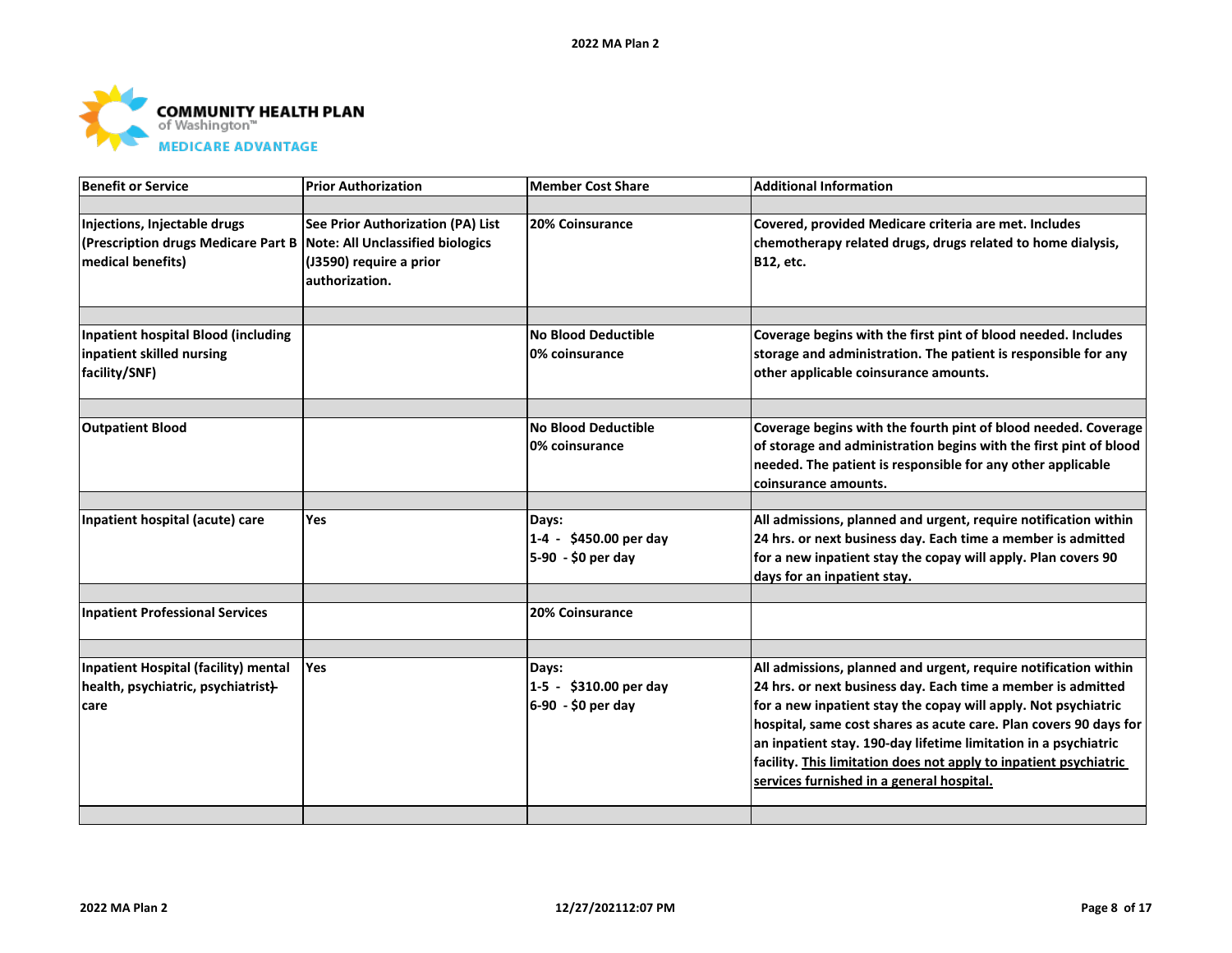

| <b>Benefit or Service</b>                | <b>Prior Authorization</b> | <b>Member Cost Share</b> | <b>Additional Information</b>                                       |
|------------------------------------------|----------------------------|--------------------------|---------------------------------------------------------------------|
| <b>Inpatient rehabilitation services</b> | <b>Yes</b>                 | Days:                    | All admissions, planned and urgent, require notification within     |
| (physical, speech, occupational          |                            | 1-4 - \$450.00 per day   | 24 hrs. or next business day. Each time a member is admitted        |
| therapies)                               |                            | 5-90 - \$0 per day       | for a new inpatient stay the copay will apply. Same cost shares     |
|                                          |                            |                          | as acute care.                                                      |
|                                          |                            |                          |                                                                     |
| Inpatient services covered during a      |                            | <b>20% coinsurance</b>   | Covered, provided Medicare criteria are met.                        |
| non-covered inpatient stay               |                            |                          |                                                                     |
|                                          |                            |                          |                                                                     |
|                                          |                            |                          |                                                                     |
| Inpatient substance abuse                | <b>Yes</b>                 | Days:                    | All admissions, planned and urgent, require notification within     |
|                                          |                            | 1-5 - \$450.00 per day   | 24 hrs. or next business day. Same cost shares as acute care.       |
|                                          |                            | 6-90 - \$0 per day       |                                                                     |
|                                          |                            | Over 90 - \$0 per day    |                                                                     |
|                                          |                            |                          |                                                                     |
| Kidney disease and conditions            | NO. Effective 01/01/2016   | 20% coinsurance          |                                                                     |
| (Hemodialysis, Dialysis, End Stage       | Notification is required.  |                          |                                                                     |
| <b>Renal Disease/ESRD)</b>               |                            |                          |                                                                     |
|                                          |                            |                          |                                                                     |
| Kidney disease education (on             | No.                        | 0% cost share            | Medicare covers 6 sessions of kidney disease education per          |
| dialysis)                                |                            |                          | lifetime per Medicare.                                              |
|                                          |                            |                          |                                                                     |
| Mastectomy related bras and              | If over \$500.00           | 20% cost share           |                                                                     |
| supplies (DME)                           |                            |                          |                                                                     |
|                                          |                            | 0% cost share            | Meals can be delivered to the home upon discharge from a            |
| <b>Meal, Meals Benefit</b>               |                            |                          |                                                                     |
| (Supplemental)                           |                            |                          | hospital or skilled nursing facility. 2 meals per day up to 14 days |
|                                          |                            |                          | after discharge, up to 6 occurrences per year. Meals to dine        |
|                                          |                            |                          | with members that are inpatient are not covered.                    |
|                                          |                            |                          |                                                                     |
| <b>Medical nutrition therapy</b>         | No                         | 0% cost share            | Education for people with diabetes, kidney disease (patient not     |
| education                                |                            |                          | on dialysis) post kidney transplant. 3 hrs. for first year. 2 hrs.  |
|                                          |                            |                          | each year after the first year.                                     |
|                                          |                            |                          |                                                                     |
| <b>Nurse Advice Line</b>                 |                            | 0% cost share            | 24 hour nurse hotline available: 1-866-418-1002 or TTY 1-866-       |
|                                          |                            |                          | 418-1006                                                            |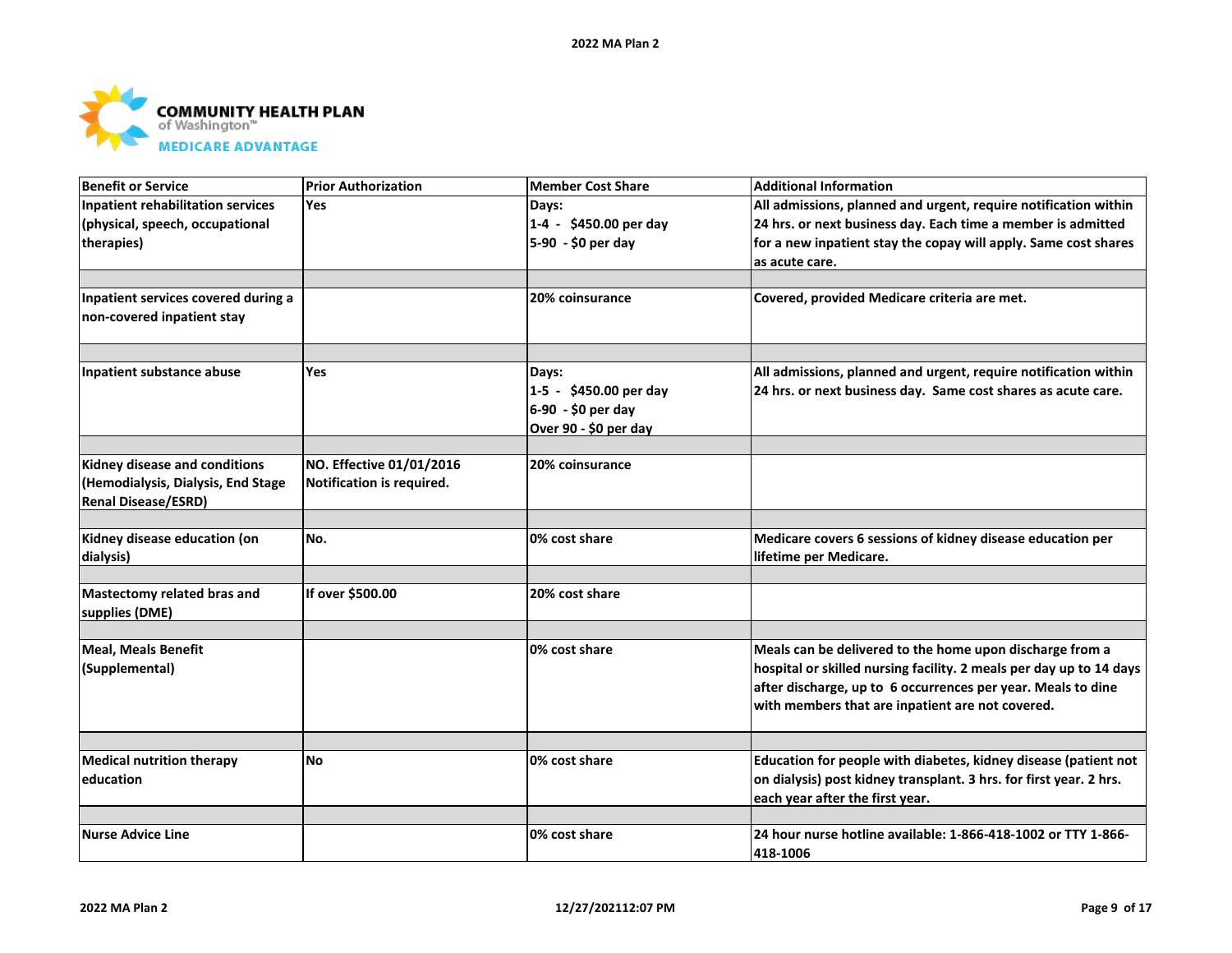

| <b>Benefit or Service</b>                | <b>Prior Authorization</b>               | <b>Member Cost Share</b>             | <b>Additional Information</b>                                    |
|------------------------------------------|------------------------------------------|--------------------------------------|------------------------------------------------------------------|
|                                          |                                          |                                      |                                                                  |
| <b>Obesity screening and obesity</b>     |                                          | 0% cost share                        | Covered, provided Medicare criteria are met, e.g., body mass     |
| (counseling) therapy                     |                                          |                                      | index (BMI) of 30 or more, etc.                                  |
|                                          |                                          |                                      |                                                                  |
| <b>Organ (Living) Donation</b>           | Yes                                      | 20% coinsurance                      | All admissions, planned and urgent, require notification within  |
| (Transplant)                             |                                          |                                      | 24 hrs. or next business day.                                    |
|                                          |                                          |                                      |                                                                  |
| <b>Orthotics (Supportive Devices for</b> | Only covered for diabetic foot           | \$0 cost share                       | . 2 sets of shoe inserts (orthotics) covered per calendar year   |
| feet)                                    | disease.                                 |                                      | only for diabetic foot disease.                                  |
|                                          |                                          |                                      |                                                                  |
|                                          | Prior auth required for orthotics        |                                      |                                                                  |
|                                          | (shoe inserts) greater than \$500.00.    |                                      |                                                                  |
|                                          |                                          |                                      |                                                                  |
|                                          |                                          |                                      |                                                                  |
| Outpatient diagnostic tests and          | Some require prior authorization.        | 0% Medicare covered lab              |                                                                  |
| therapeutic services (lab, radiology,    | <b>Check PA List and Procedure Codes</b> | \$15 copay x-ray outpatient facility |                                                                  |
| x-ray)                                   | for more details.                        | fee does not include scans (CT, MRI, |                                                                  |
|                                          |                                          | PET, etc.) Does not include          |                                                                  |
|                                          |                                          | professional fees.                   |                                                                  |
|                                          |                                          | 20% Other diagnostic procedures      |                                                                  |
|                                          |                                          | (includes scans)                     |                                                                  |
|                                          |                                          |                                      |                                                                  |
| <b>Outpatient hospital services,</b>     | See Prior Authorization (PA) List        | \$275.00 copay outpatient facility   |                                                                  |
| includes Observation                     |                                          | fee maximum. Does not include        |                                                                  |
|                                          |                                          | professional services.               |                                                                  |
|                                          |                                          |                                      |                                                                  |
| Outpatient mental health (not            |                                          | \$30 copay                           | Copay the same for group therapy. Must be Medicare eligible      |
| psychiatrist)                            |                                          |                                      | provider. Per CMS, some 'counselors' are not eligible to perform |
|                                          |                                          |                                      | services for Medicare and Medicare Advantage members.            |
|                                          |                                          |                                      |                                                                  |
|                                          |                                          |                                      |                                                                  |
| Outpatient psychiatrist care             |                                          | 20% coinsurance                      | Copay the same for group therapy.                                |
|                                          |                                          |                                      |                                                                  |
|                                          |                                          |                                      |                                                                  |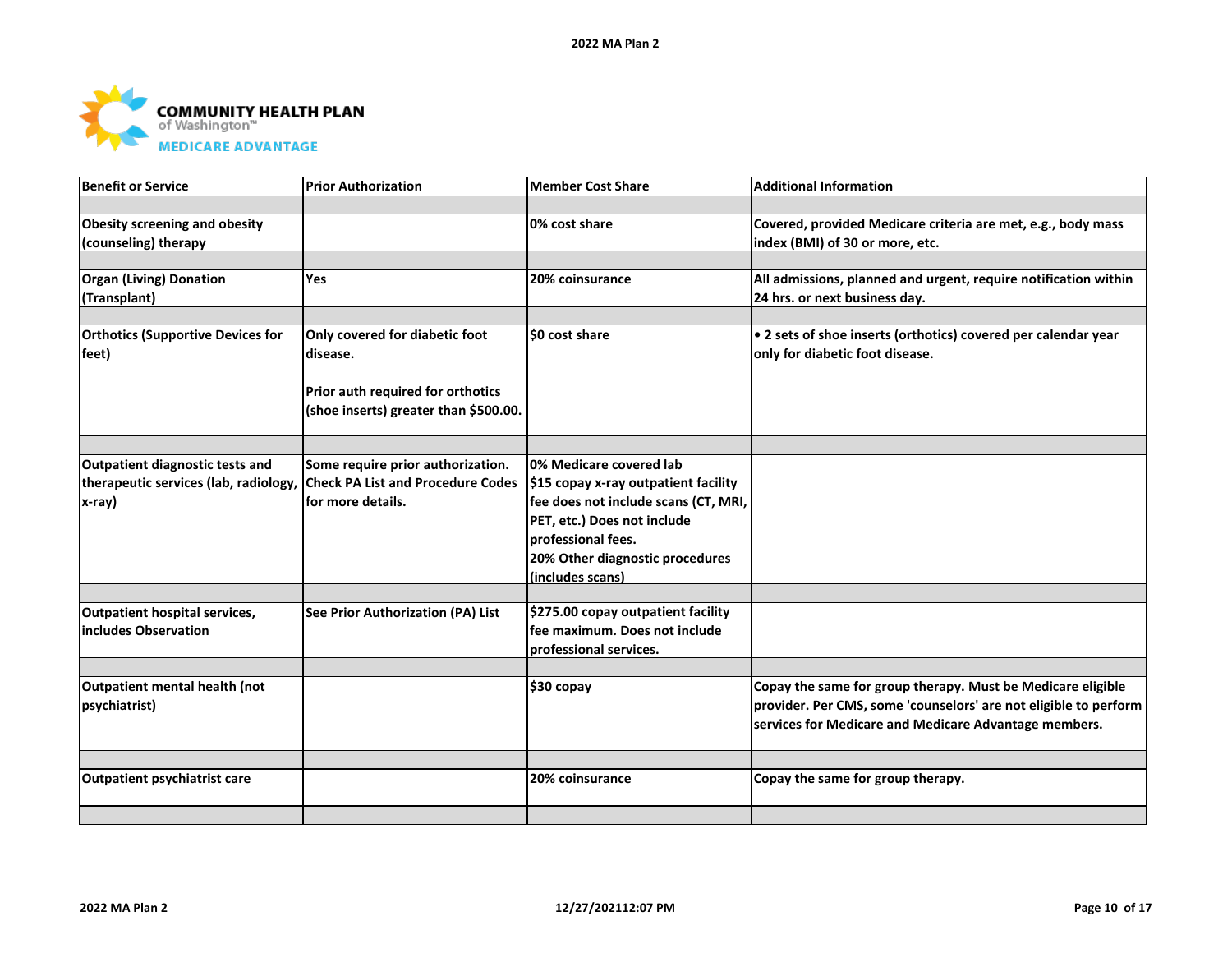

| Benefit or Service                         | <b>Prior Authorization</b>         | Member Cost Share                  | <b>Additional Information</b>                                       |
|--------------------------------------------|------------------------------------|------------------------------------|---------------------------------------------------------------------|
| Outpatient rehabilitation services         | Prior authorization required after | $$40$ copay                        | 12 visits allowed for each type of therapy. 12 PT, 12 OT and 12     |
| (physical, PT, speech, ST,                 | initial 12 visits.                 |                                    | ST. Prior Authorization is required for additional visits after the |
| occupational therapy, OT)                  |                                    |                                    | initial 12 visits. Evaluation and reevaluation is separate from the |
|                                            |                                    |                                    | 12 visits.                                                          |
|                                            |                                    |                                    |                                                                     |
| <b>Outpatient substance abuse</b>          | <b>Yes</b>                         | 20% coinsurance                    | Opioid Treatment Services, to allow codes G2067 through             |
| services                                   |                                    |                                    | G2080, the provider must be certified with SAMSAH and               |
|                                            |                                    |                                    | enrolled with Medicare.                                             |
|                                            |                                    |                                    |                                                                     |
| <b>Outpatient surgery, ambulatory</b>      | See Prior Authorization (PA) List  | \$275.00 copay outpatient facility |                                                                     |
| surgical centers (ASC)                     |                                    | lfee maximum. Does not include     |                                                                     |
|                                            |                                    | professional services.             |                                                                     |
|                                            |                                    |                                    |                                                                     |
| Over the Counter (OTC)                     | <b>Not Covered</b>                 | <b>Not Covered</b>                 |                                                                     |
| medication/pharmacy                        |                                    |                                    |                                                                     |
| <b>Partial hospitalization service</b>     |                                    | 20% coinsurance                    | Must be Medicare eligible provider. Per CMS, some 'counselors'      |
| (intensive outpatient mental health        |                                    |                                    | are not eligible to perform services for Medicare and Medicare      |
| services)                                  |                                    |                                    | Advantage members.                                                  |
|                                            |                                    |                                    |                                                                     |
| <b>Primary Care Physician (PCP) office</b> |                                    | *\$0 copay for PCP E & M service   | *Zero copay when primary diagnosis is diabetes                      |
| <b>visits</b>                              |                                    | 20% coinsurance for all other      | *Zero copay when primary diagnosis is COPD                          |
|                                            |                                    | <b>services</b>                    | *Zero copay when primary diagnosis is CHF                           |
|                                            |                                    |                                    |                                                                     |
|                                            |                                    |                                    |                                                                     |
|                                            |                                    |                                    |                                                                     |
|                                            |                                    |                                    |                                                                     |
|                                            |                                    |                                    |                                                                     |
|                                            |                                    |                                    |                                                                     |
|                                            |                                    |                                    |                                                                     |
| Physical Exam, See Welcome to              |                                    | See Welcome to Medicare            | See Welcome to Medicare Preventive Visit and Annual Wellness        |
| Medicare Preventive Visit and              |                                    | <b>Preventive Visit and Annual</b> | <b>Visit</b>                                                        |
| <b>Annual Wellness Visit</b>               |                                    | <b>Wellness Visit</b>              |                                                                     |
|                                            |                                    |                                    |                                                                     |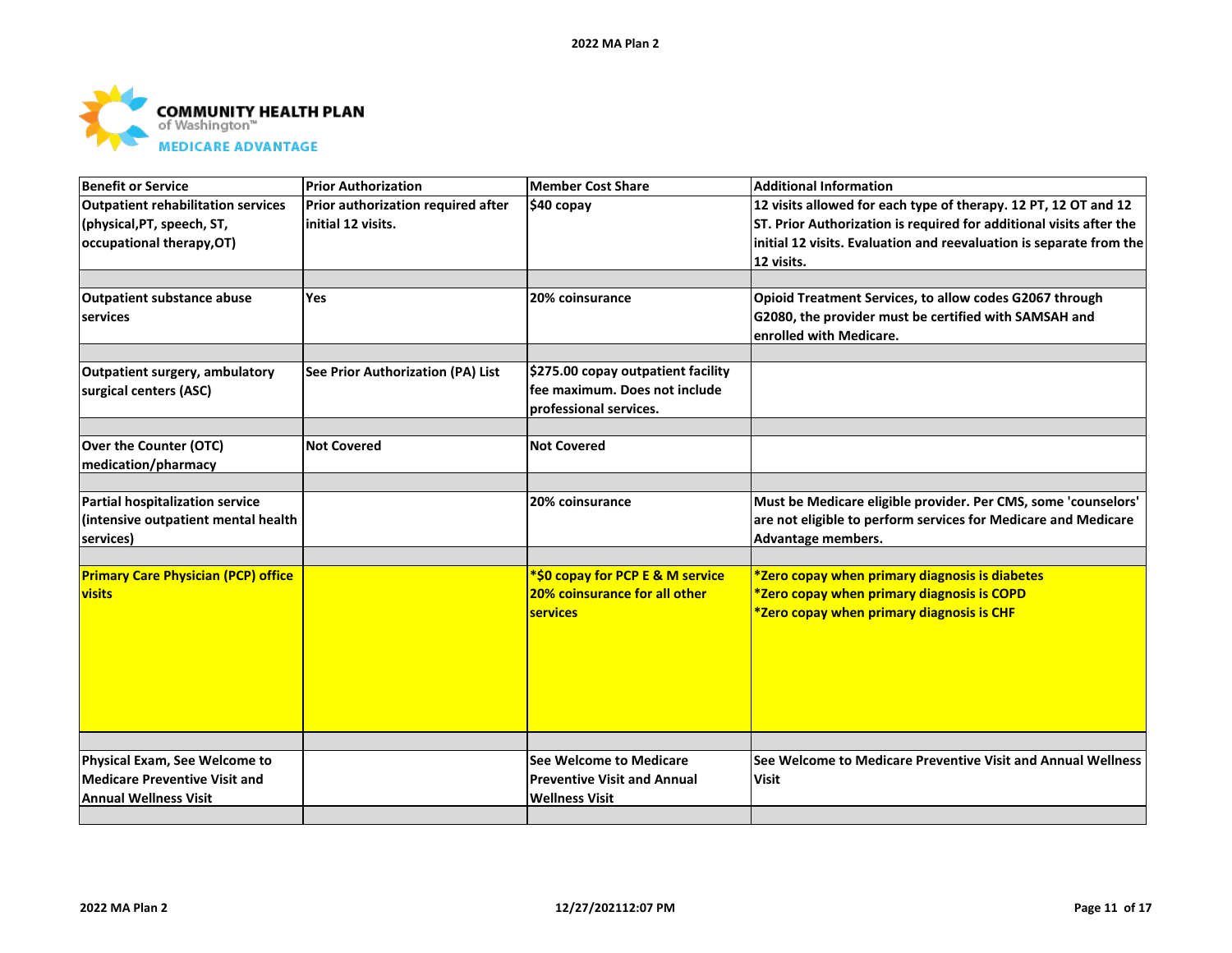

| <b>Benefit or Service</b>                 | <b>Prior Authorization</b>        | <b>Member Cost Share</b>    | <b>Additional Information</b>                                             |
|-------------------------------------------|-----------------------------------|-----------------------------|---------------------------------------------------------------------------|
| <b>Podiatry Services (Foot Care) When</b> |                                   | No copay \$0.00             | 4 visits each year - Not limited to Medicare covered diagnosis            |
| <b>Not Covered by Medicare</b>            |                                   | 0% Coinsurance              | codes. NEW, when the primary care is Diabetes an additional 4             |
| (Supplemental Benefit)                    |                                   |                             | visits each year for a total of 8 Non-Medicare covered visits.            |
|                                           |                                   |                             | The specialist copay does not apply to podiatrists for these              |
|                                           |                                   |                             | services.                                                                 |
|                                           |                                   |                             |                                                                           |
| <b>Podiatry Services (Foot Care)</b>      |                                   | No copay \$0.00             | Limited to Medicare covered diagnosis codes.                              |
| <b>Medical Medicare Covered</b>           |                                   | 0% Coinsurance              | The specialist copay does not apply to podiatrists for these<br>services. |
|                                           |                                   |                             |                                                                           |
| <b>Prescription drugs Medicare Part B</b> | See Prior Authorization (PA) List | 20% coinsurance             | Includes chemotherapy related drugs, drugs related to home                |
| medical benefits (injectable drugs,       |                                   |                             | dialysis, etc.                                                            |
| injections)                               |                                   |                             |                                                                           |
|                                           |                                   |                             |                                                                           |
| <b>Prescription drugs Medicare Part D</b> |                                   | Pharmacy Part D is covered. | Over the counter (OTC) not covered                                        |
| pharmacy benefit (drug list,              |                                   |                             |                                                                           |
| formulary)                                |                                   |                             |                                                                           |
| Prostate cancer screening exams           |                                   | $$0$ copay                  | For planned preventive services that become diagnostic during             |
| (PSA)                                     |                                   |                             | the screening, cost sharing may apply.                                    |
|                                           |                                   |                             | For men over age 50:                                                      |
|                                           |                                   |                             | • Every 12 months: Digital rectal exam                                    |
|                                           |                                   |                             | • Every 12 months PSA test                                                |
|                                           |                                   |                             |                                                                           |
| <b>Prosthetic devices and related</b>     | See Prior Authorization (PA) List | 20% coinsurance             |                                                                           |
| supplies (DME)                            |                                   |                             |                                                                           |
| <b>Pulmonary rehabilitation services</b>  |                                   | 20% coinsurance             | Limited to a maximum of 2 1-hour sessions per day for up to 36            |
|                                           |                                   |                             | sessions, with the option for an additional 36 sessions if                |
|                                           |                                   |                             | medically necessary.                                                      |
|                                           |                                   |                             |                                                                           |
| Screening and counseling to reduce        |                                   | \$0 copay                   | For planned preventive services that become diagnostic during             |
| alcohol misuse                            |                                   |                             | the screening, cost sharing may apply.                                    |
|                                           |                                   |                             |                                                                           |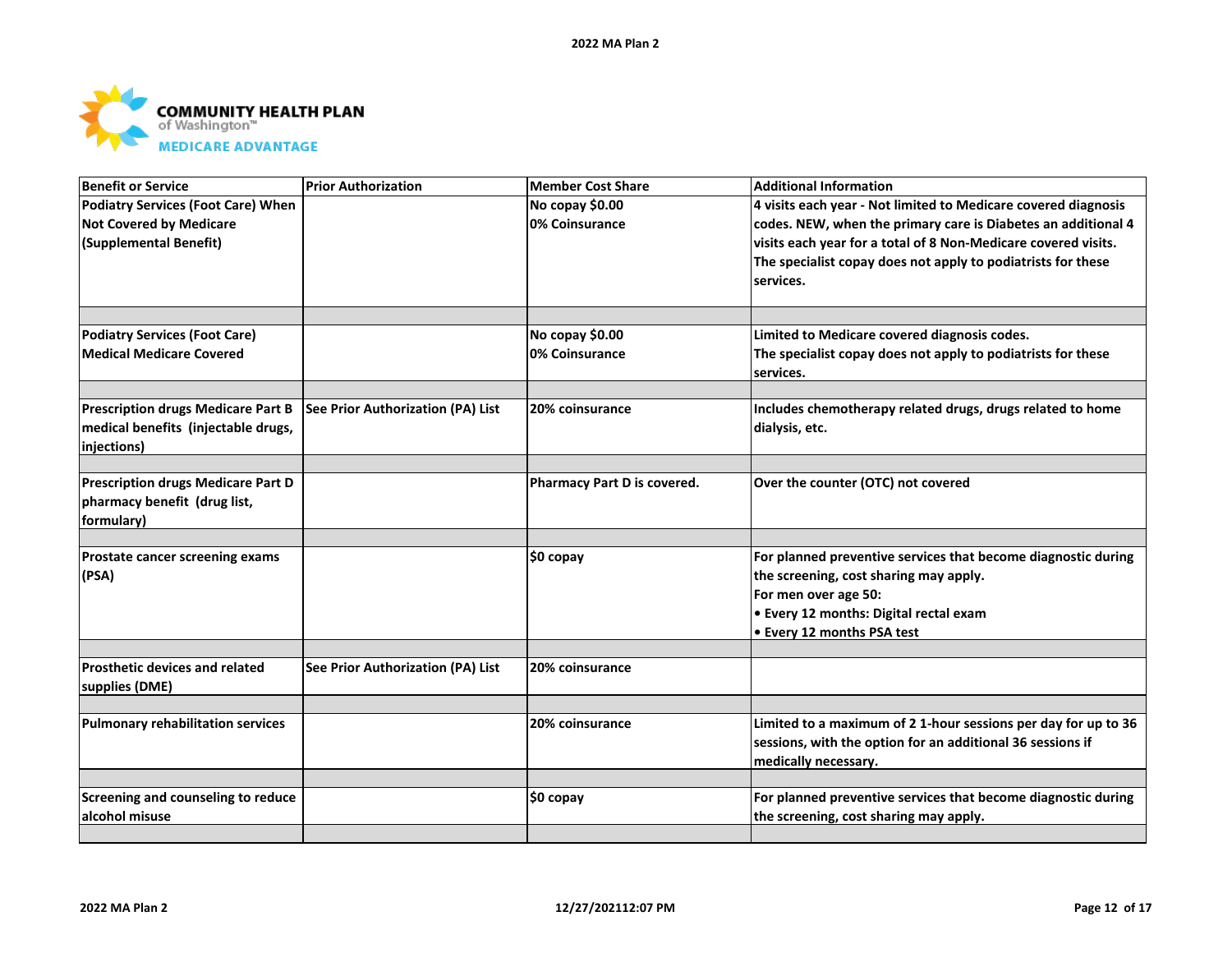

| <b>Benefit or Service</b>                   | <b>Prior Authorization</b> | <b>Member Cost Share</b>  | <b>Additional Information</b>                                      |
|---------------------------------------------|----------------------------|---------------------------|--------------------------------------------------------------------|
| <b>Screening for sexually transmitted</b>   |                            | \$0 copay                 | For planned preventive services that become diagnostic during      |
| infections (STIs) and counseling to         |                            |                           | the screening, cost sharing may apply.                             |
| prevent STIs                                |                            |                           |                                                                    |
|                                             |                            |                           |                                                                    |
| Shoes, Diabetic- SEE Diabetes self-         |                            |                           |                                                                    |
| management training, diabetic               |                            |                           |                                                                    |
| services and diabetes supplies              |                            |                           |                                                                    |
| (DME)                                       |                            |                           |                                                                    |
|                                             |                            |                           |                                                                    |
| Shoes, Orthopedic/Prosthetic with           | Yes, greater than \$500.00 | 20% coinsurance           | Limited coverage. Prosthetic/Orthopedic Shoes that are part of     |
| <b>Braces (DME)</b>                         |                            |                           | a leg brace are covered and included in the cost of the leg brace. |
|                                             |                            |                           |                                                                    |
| Skilled nursing inpatient facility          | <b>Yes</b>                 | Days:                     | No (zero) acute inpatient hospital days required prior to SNF      |
| (SNF) care (Part A)                         |                            | 1-20 - \$00.00 per day    | admission. Custodial (not medically necessary) care is not         |
|                                             |                            | 21-100 - \$160.00 per day | covered. All admissions, planned and urgent, require               |
|                                             |                            |                           | notification within 24 hrs. or next business day. Each time        |
|                                             |                            |                           | member is admitted to a new SNF stay the copay will apply.         |
|                                             |                            |                           |                                                                    |
| <b>Skilled nursing facility (SNF)</b>       |                            | 20% coinsurance           | Part B (outpatient) coinsurance and benefit limits apply.          |
| inpatient care (Part B)                     |                            |                           |                                                                    |
|                                             |                            |                           |                                                                    |
| <b>Skilled nursing facility (SNF) Blood</b> |                            | No blood deductible       |                                                                    |
|                                             |                            | 0% coinsurance            |                                                                    |
|                                             |                            |                           |                                                                    |
| <b>Sleep Studies</b>                        | No.                        | 20% coinsurance           |                                                                    |
|                                             |                            |                           |                                                                    |
| Smoking and tobacco use cessation           |                            | 0% Coinsurance            | • Contact Optum at 1-866-784-8454 (1-866-QUIT-4-LIFE).             |
|                                             |                            |                           | . No disease - 8 sessions per calendar year                        |
|                                             |                            |                           | · Disease related - 8 sessions per calendar year                   |
|                                             |                            |                           |                                                                    |
| <b>Sterilization Reversal (Exclusion)</b>   | <b>Not Covered</b>         | <b>Not Covered</b>        | Reversal of sterilization procedures and non-prescription          |
|                                             |                            |                           | contraceptive supplies.                                            |
|                                             |                            |                           |                                                                    |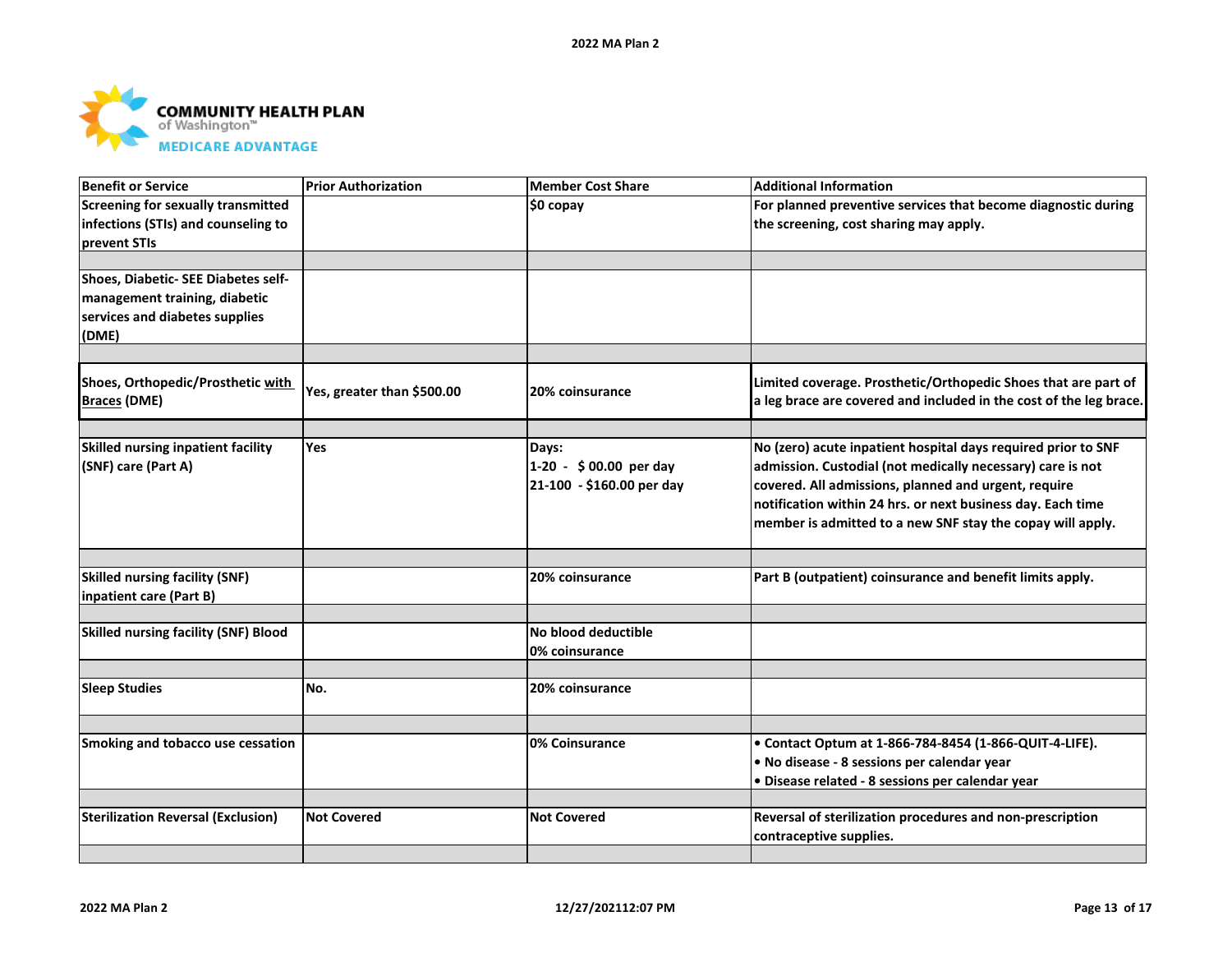

| <b>Benefit or Service</b>                 | <b>Prior Authorization</b> | <b>Member Cost Share</b>                 | <b>Additional Information</b>                                 |
|-------------------------------------------|----------------------------|------------------------------------------|---------------------------------------------------------------|
| <b>Specialist Physician Care/Services</b> |                            | *\$40 copay for E & M service            | *Zero copay when primary diagnosis is diabetes for            |
| does not apply to psychiatrists,          |                            | 20% coinsurance for all other            | endocrinologist                                               |
| mental health, lab or radiology)          |                            | <b>services</b>                          | *Zero copay when primary diagnosis is COPD for pulmonologist. |
|                                           |                            |                                          | *Zero copay when primary diagnosis is CHF for cardiologist.   |
|                                           |                            |                                          | *See Eye Exam - Medicare Covered - for Retinal Exam benefit   |
|                                           |                            |                                          |                                                               |
|                                           |                            |                                          |                                                               |
|                                           |                            |                                          |                                                               |
|                                           |                            |                                          |                                                               |
|                                           |                            |                                          |                                                               |
|                                           |                            |                                          |                                                               |
| Telemedicine, Telehealth (Virtual         |                            | <b>Must meet Original Medicare</b>       | Covered. Must meet Original Medicare criteria.                |
| care)                                     |                            | criteria.                                |                                                               |
| Telemedicine, Telehealth (Virtual         |                            | Member cost share same as in-            | Medicare criteria does not have to be met.                    |
| care) - Supplemental                      |                            | person cost shares for: Urgently         |                                                               |
|                                           |                            | <b>Needed Services; Primary Care</b>     |                                                               |
|                                           |                            | Physician Services; Physician            |                                                               |
|                                           |                            | Specialist Services; Individual and      |                                                               |
|                                           |                            | <b>Group Sessions for Mental Health</b>  |                                                               |
|                                           |                            | Specialty Services; Individual and       |                                                               |
|                                           |                            | <b>Group Sessions for Psychiatric</b>    |                                                               |
|                                           |                            | Services; Individual and Group           |                                                               |
|                                           |                            |                                          |                                                               |
|                                           |                            | <b>Sessions for Outpatient Substance</b> |                                                               |
|                                           |                            | Abuse.                                   |                                                               |
|                                           |                            |                                          |                                                               |
| <b>Transplant Evaluation/Work-Up</b>      | Yes                        | Labs 0%                                  |                                                               |
|                                           |                            | Other professional services, related     |                                                               |
|                                           |                            | copays or coinsurance applies.           |                                                               |
|                                           |                            |                                          |                                                               |
|                                           |                            |                                          |                                                               |
|                                           |                            |                                          |                                                               |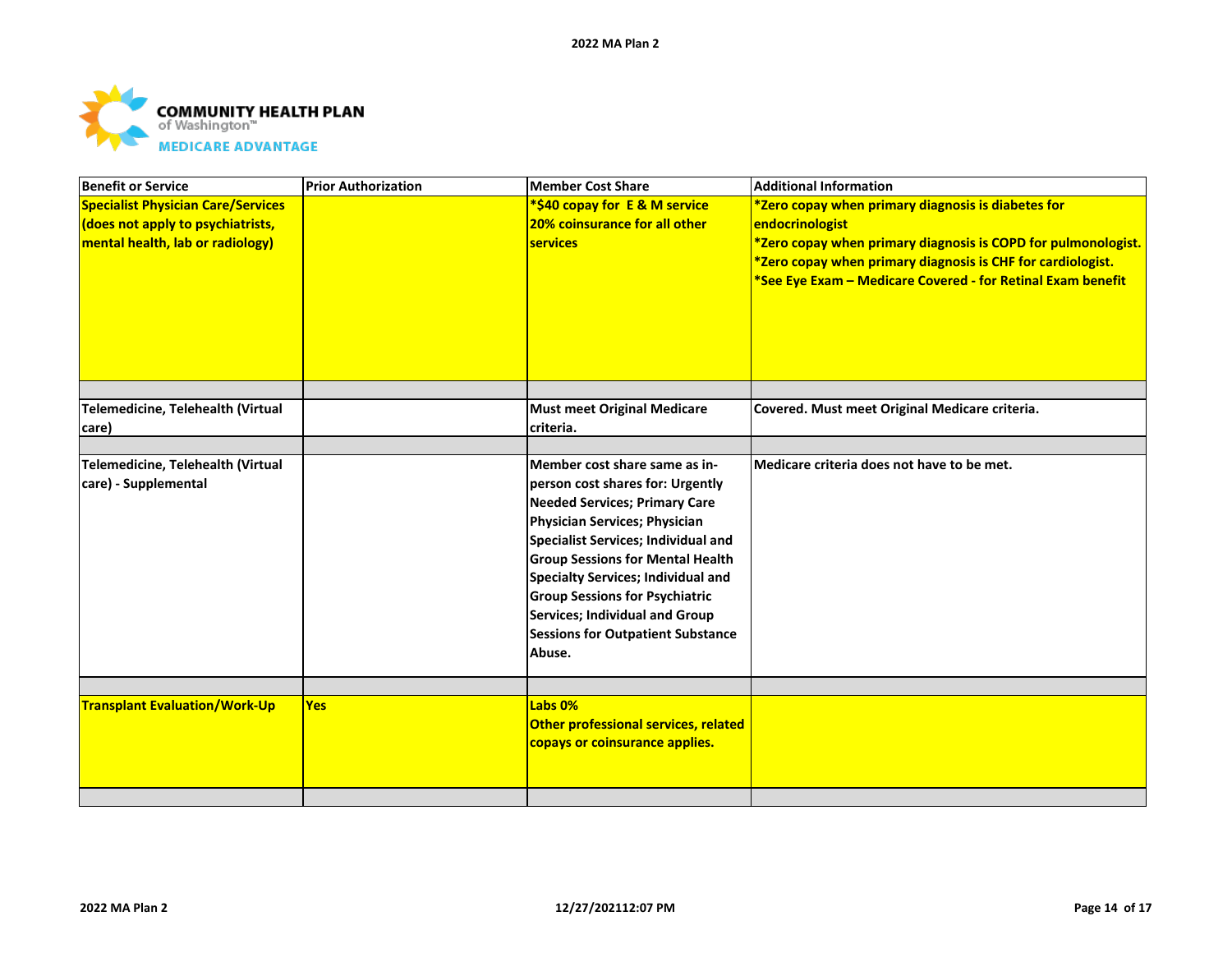

| <b>Benefit or Service</b>                                                                                                 | <b>Prior Authorization</b>         | <b>Member Cost Share</b>                                                                                 | <b>Additional Information</b>                                                                                                                                                                                                                                                                  |
|---------------------------------------------------------------------------------------------------------------------------|------------------------------------|----------------------------------------------------------------------------------------------------------|------------------------------------------------------------------------------------------------------------------------------------------------------------------------------------------------------------------------------------------------------------------------------------------------|
| Transplant                                                                                                                | Yes except for corneal transplants | 20% coinsurance                                                                                          | Corneal transplant does not require prior authorization (PA),<br>other transplants do require PA. All admissions, planned and<br>urgent, require notification within 24 hrs. or next business day.                                                                                             |
| <b>Transportation SEE AMBULANCE</b>                                                                                       | See Ambulance                      | <b>See Ambulance</b>                                                                                     | <b>See Ambulance</b>                                                                                                                                                                                                                                                                           |
| Unlisted Codes with Charge Greater  Yes<br>Than \$250.00                                                                  |                                    |                                                                                                          | Unlisted codes is the actual, AMA description of the service.<br>Medical necessity documentation and pricing must be<br>submitted with the request.<br>Example: 43499, Unlisted procedure, esophagus.                                                                                          |
| <b>Urgently needed care</b>                                                                                               |                                    | \$10 copay for evaluation and<br>management (E & M) service<br>20% coinsurance for all other<br>services |                                                                                                                                                                                                                                                                                                |
| Vision Care SEE EYE EXAM AND EYE See Eye Exam and Eye Wear<br><b>WEAR</b>                                                 |                                    | See Eye Exam and Eye Wear                                                                                | See Eye Exam and Eye Wear                                                                                                                                                                                                                                                                      |
| Welcome to Medicare Preventive<br>Visit (Initial Preventive Physical<br><b>Exam/IPPE or Annual Wellness</b><br>Visit/AWV) |                                    | \$0 copay                                                                                                | 1 visit lifetime max within 12 months of Part B effective date.<br>For planned preventive services that become diagnostic during<br>the screening, cost sharing may apply. If greater than 12 months<br>from the effective date and did not receive a Welcome Exam<br>see Annual Physical Exam |
| Wig (DME)                                                                                                                 | Yes if +\$500.00                   | 20% coinsurance                                                                                          | Must be medically necessary and meet criteria to covered by<br>Medicare.                                                                                                                                                                                                                       |
| <b>Lung Cancer Screening</b>                                                                                              |                                    | \$0 copay                                                                                                | Limited to ages 55 through 77, once per year.                                                                                                                                                                                                                                                  |
|                                                                                                                           |                                    |                                                                                                          |                                                                                                                                                                                                                                                                                                |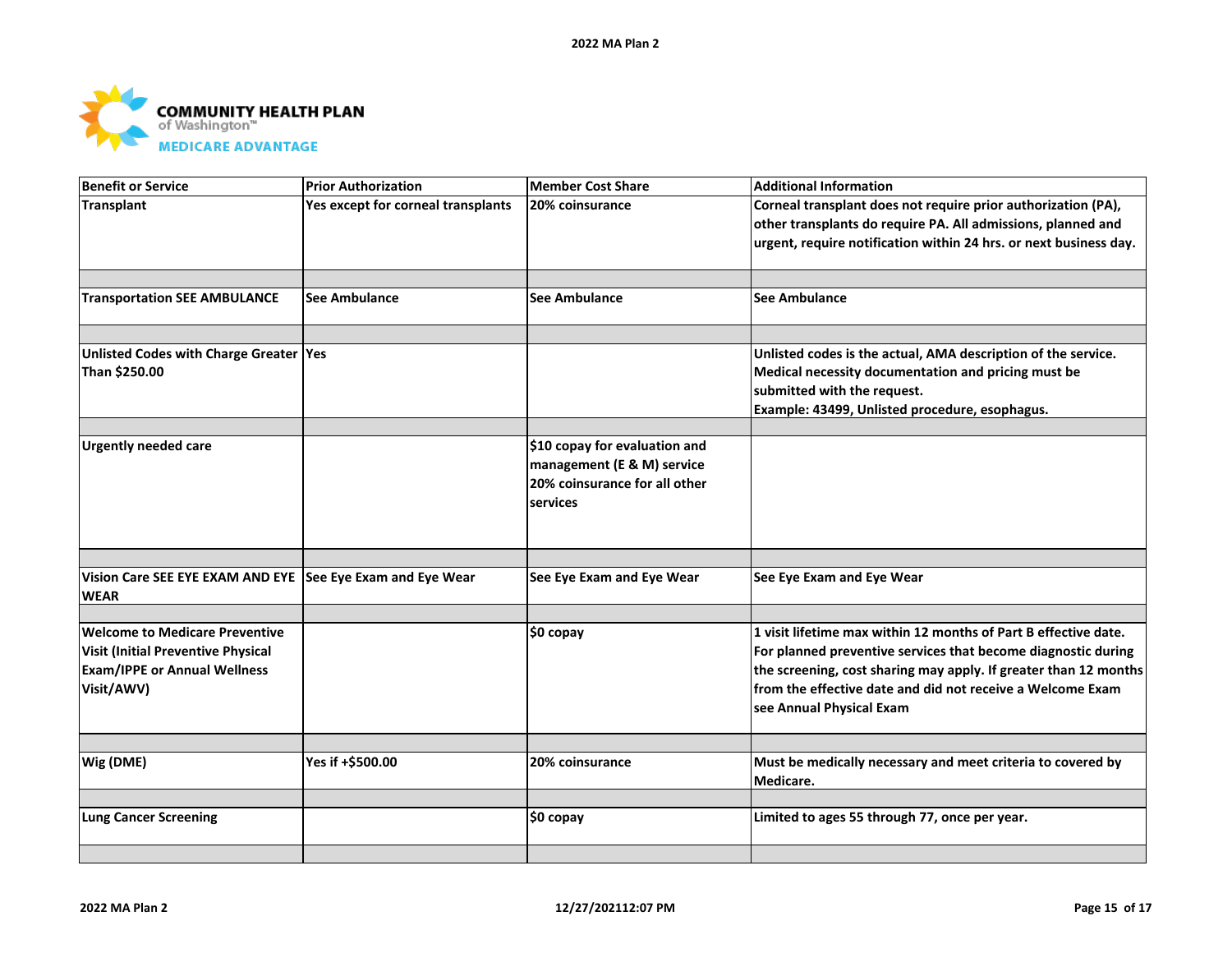

| Benefit or Service                       | <b>Prior Authorization</b> | <b>Member Cost Share</b> | <b>Additional Information</b>                                    |
|------------------------------------------|----------------------------|--------------------------|------------------------------------------------------------------|
| <b>FITNESS BENEFIT</b>                   |                            | ∣\$0 copay               | Membership at participating fitness centers or 2 Home Fitness    |
|                                          |                            |                          | Kits per year:                                                   |
|                                          |                            |                          | Includes:                                                        |
|                                          |                            |                          | • Access to Silver& Fit website including The Silver Slate       |
|                                          |                            |                          | newsletter, healthy aging education program, motivational tips   |
|                                          |                            |                          | and rewards.                                                     |
|                                          |                            |                          | ● 34 Home Fitness Kits to choose from                            |
|                                          |                            |                          | • Single fitness center access; can be changed once per month.   |
|                                          |                            |                          | • Customer Service, open Monday through Friday, 5 AM             |
|                                          |                            |                          | through 6 PM PST                                                 |
|                                          |                            |                          | l● Tele. 1-877-427-4788                                          |
|                                          |                            |                          |                                                                  |
|                                          |                            |                          | Only for members who have symptomatic peripheral artery          |
|                                          |                            |                          | disease (PAD). No referral is required. The SET provider must    |
| Supervised Exercise Therapy (SET)        |                            | <b>20% coinsurance</b>   | meet Medicare requirements.                                      |
|                                          |                            |                          | Covered up to 36 sessions over a 12-week period if all of the    |
|                                          |                            |                          | components of a SET program are met.                             |
|                                          |                            |                          |                                                                  |
| Medicare Diabetes Prevention             |                            | No Cost Shares           | Provider must be enrolled in Medicare as an MDPP supplier to     |
| <b>Program (MDPP)</b>                    |                            |                          | bill for MDPP services.                                          |
|                                          |                            |                          | • Therapeutic exercise-training program for PAD.                 |
|                                          |                            |                          | • Conducted in a hospital outpatient setting, or a physician's   |
|                                          |                            |                          | office                                                           |
|                                          |                            |                          | • Delivered by qualified auxiliary personnel necessary to ensure |
|                                          |                            |                          | benefits exceed harms, and who are trained in exercise therapy   |
|                                          |                            |                          | for PAD                                                          |
| <b>Pulmonary rehabilitation services</b> |                            | <b>20% Coinsurance</b>   | Medicare covers 2 sessions per day (1 hour each), up to 36       |
|                                          |                            |                          | sessions. Prior Authorization required after 36 sessions.        |
|                                          |                            |                          |                                                                  |
|                                          |                            |                          |                                                                  |